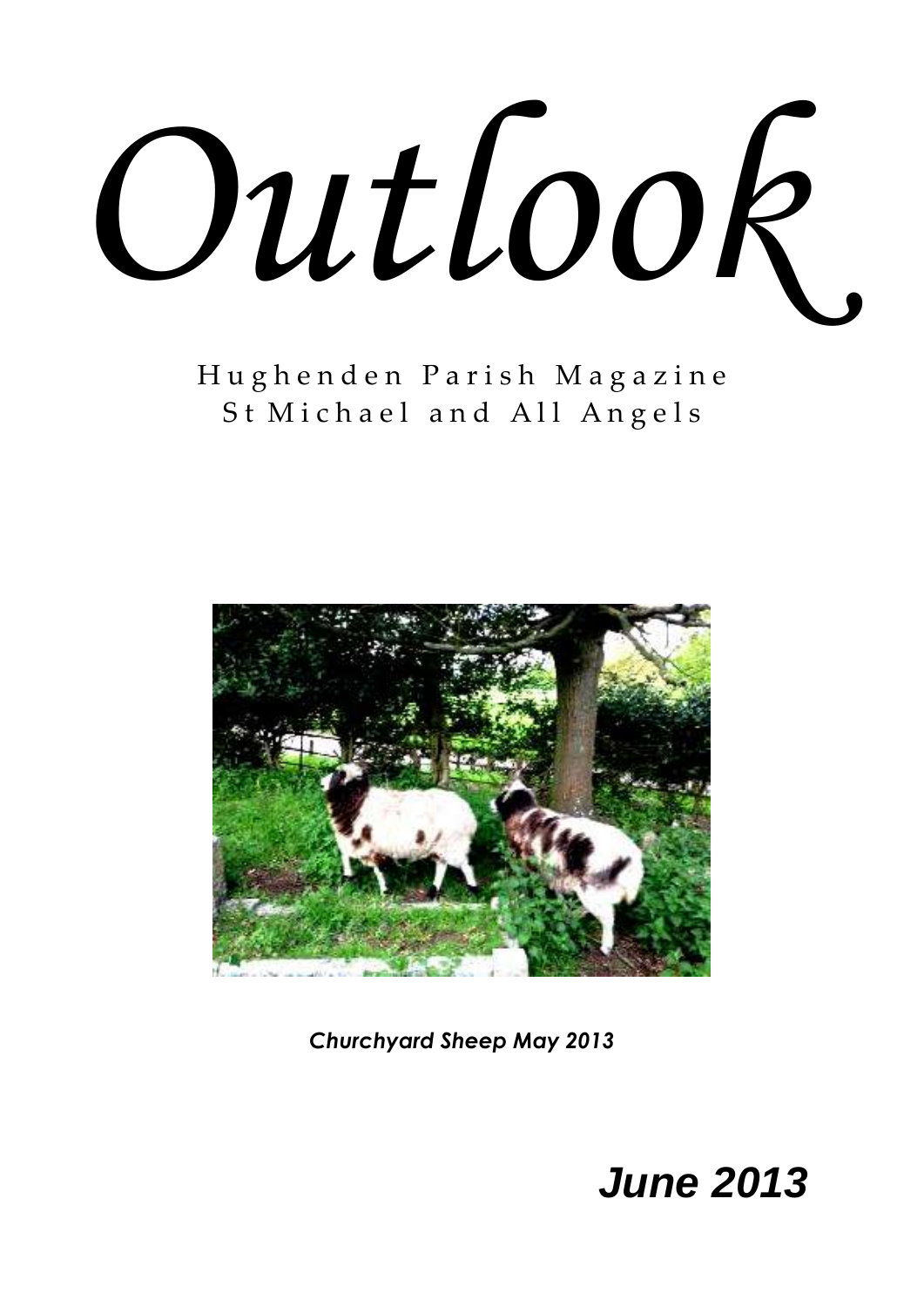# **Welcome to Your Church**

The fact that you are reading these words suggests that you are a new reader of this magazine. Either you are a newcomer to this area or you are a visitor.

If you are a visitor, we hope that you have enjoyed your visit to our church; that you have found it interesting, instructive and conducive to prayer. If you are going to be here at one of our regular service times, we hope that you will join us in the worship of God and we ask that you take our greetings back to your own church.

If you are new to this Parish, we bid you welcome and invite you to join us and share in the fellowship of God's family in Hughenden. This magazine gives details of the regular times of worship here. We hope that you will find something to meet your spiritual needs. The printed word is cold and remote and we would like to make personal contact with you, so please leave your name and address in the box at the back of the church.

Whoever you are who reads these words, may God bless you, sustain you and protect you, your family and friends, now and always.

# *Outlook*

\_\_\_\_\_\_\_\_\_\_\_\_\_\_\_\_\_\_\_\_\_\_\_\_\_\_\_\_\_\_\_

**Editorial team** Sylvia Clark

**Front cover picture** Jane Tyrer

Bob & Jane Tucker Christopher & Jane Tyrer **Printing Brian Clark and team** 

> Parish Website: www.hughendenparishchurch.org.uk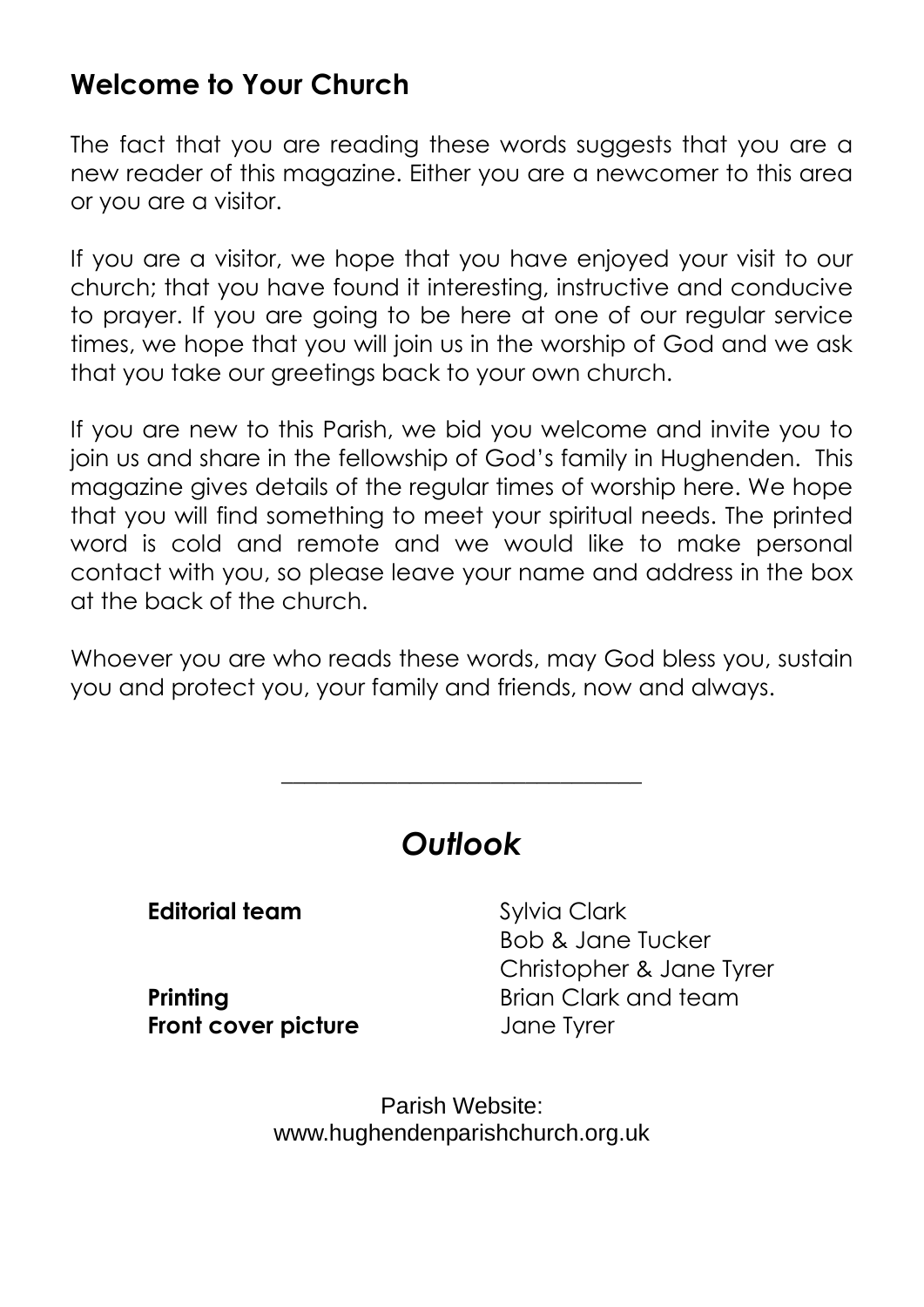# **June 2013**

#### **Dear Readers**

Mission means so many things: the mission of our Church is stated as being 'to enable all to follow Jesus Christ'. How do we do that? Many of the items that follow have a relationship to mission – whether that of St Michael's, the Deanery, the whole Church, and our part in that. We start with thoughts on the two pieces from Simon.

It is clear that the Deanery is becoming increasingly more important to us in the life of our Church. This is not just because Simon has become Area Dean, though his work has made it more relevant. It is because the Church itself is missional in outlook and cannot be confined in small independent units. As Archbishop Temple said "the Church of England exists for those who are not its members."

In practice this means that we are part of a larger whole. We have our own Mission Plan and it, in turn, is part of the Deanery Mission Plan; both are part of the Diocesan Mission Plan and so on. Simon writes excellently on both these issues in the following pages.

Consider too the report of Anne Dean's address to the Annual Parish Church meeting and her challenges to us all; also the reflections of our younger members on their experience at Spring Harvest.

In other parts of the magazine, we reflect on the loss to our Church of Norman Pulley, who with Rita, exemplified in so many ways what is at the core of mission. We give thanks for Norman's life, work and example, as we offer Rita our condolences.

Finally we are indebted - on a totally different tone - to Sylvia Clark for 'digging out' the article on the churchyard sheep which may answer some of the questions posed on this topic over the last few months.

Finally, with no link that we can make: note the importance of knickers and support Lin Smit!!

#### **Jane and Christopher Tyrer Editors** Editors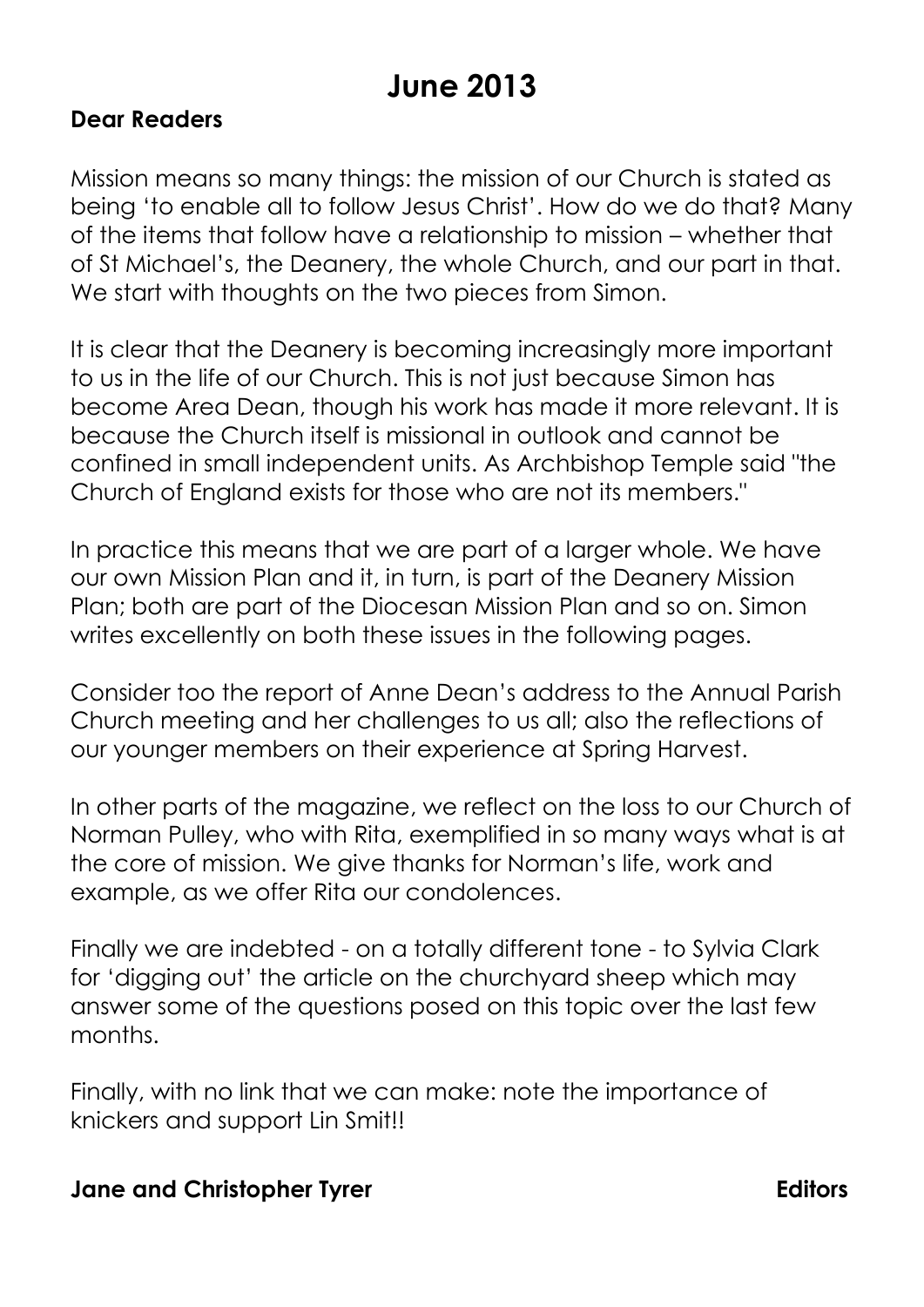# **From the Vicarage - June 2013**

'Tell them what you do'. This was the message that came through loud and clear at a two day Area Dean Training event that I attended at the end of April. The event itself was long overdue: 16 months into the role! It was invaluable though and helped me to clarify just what it is that I am meant to be doing and also to sort out some of the muddles that I have been getting into. But there was a strong message that all Area Deans should let their parishes know just what is involved, with a strong plea to the parishes to see it as part of their giving to release the Area Deans enough to do their jobs well.

I know that I wrote a letter when I first became Area Dean of Wycombe Deanery, but here is a brief revisit. We belong to the Diocese of Oxford. This is huge, and is comprised largely of the counties of Oxfordshire, Buckinghamshire, and Berkshire. The Diocese is split into 4 areas, Buckingham, Oxford City, Reading, and Dorchester. Each area is looked after by a bishop. We have the Diocesan Bishop: the Bishop of Oxford (John) who is supported by three other bishops who look after the three other areas. As we are in the

Buckingham area we are looked after by Bishop Alan. In addition the Diocese is split into three archdeaconries, basically, Buckingham, Reading (pre-1974 historic Berkshire) and Oxford (pre-1974 Oxfordshire). These are each looked after by an Archdeacon. In practice it is the Archdeacon who has a great deal to do with the day to day running of the archdeaconry. Each archdeaconry is then divided up into deaneries. Every parish belongs to a deanery, ours is Wycombe, one of the largest deaneries in the Diocese with 31 parishes.

The Area Dean has a wide range of responsibilities. I have a responsibility in the pastoral care and support of the clergy. I organise a cycle of visits to churches for 'inspections', traditionally of registers, quinquennial reports, silver, fabric, children's policies that sort of thing, but it is also a useful way of meeting the church wardens, keeping an eye on how things are going and picking up any pastoral concerns. I organise the meeting of Deanery Synod, drawn from representatives from across the parishes to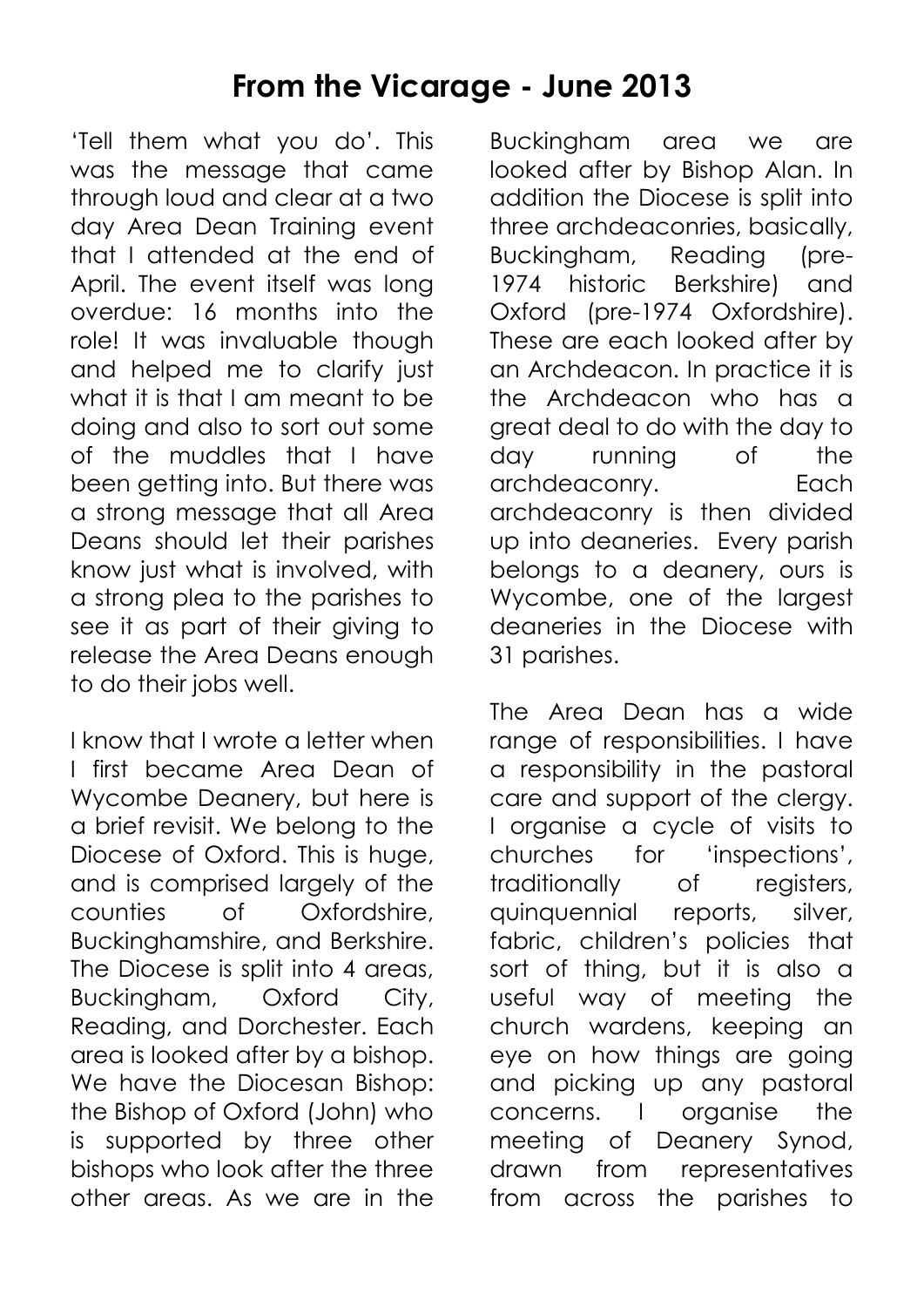oversee the ongoing life of the deanery. I organise the Deanery 'Chapter': a gathering of all clergy (and now lay ministers) for mutual support, prayer and the sharing of information. I am involved in all appointments in the Deanery and I chair a group that looks at every parish that becomes vacant to consider carefully whether there will be a further appointment of a vicar, and if not, what will happen. In my role I am ably supported by a Deanery Lay Chair: Wendy Goodier. She is a financial genius and so takes it upon herself to look at the apportionment of the Parish Share: the amount of money that each parish is asked to raise to give to the Diocese to pay for ministry in the Diocese. This is a rather thankless but necessary role. More recently each Deanery has been asked to look at its overall plan and strategy for mission. Ours is a work in progress as I do not think that the mission plan that is on our web site (yes we have one) is fit for purpose.

The Area Dean is involved with all of this. I also act as 'the ears and eyes of the Bishop and Archdeacon' picking up any issues that need to be

communicated, usually and initially to the Archdeacon.

Ours is a complex and diverse Deanery and I will not pretend that it is all plain sailing. It isn't! Some of our churches, particularly the larger ones really don't want to have anything to do with Deanery structures and in truth many people in our parishes only seem to view the Deanery as some sort of Diocesan rent collector! I have found it an uphill battle simply to get support for the Deanery from some of my colleagues: for instance at our most recent Deanery Synod, [which, if I might say so myself, was, in fact, quite good,] only 4 of the 19 stipendiary clergy (those who get paid as vicars) who are in post in the deanery at the moment, actually attended the Synod. There were a few assistants there, Helen Peters included - who is always a diligent attender and support – but she has to be, I suppose, as her training incumbent is the Area Dean!

There have been many other issues that have come my way: such as relationship difficulties that need some sort of mediation; grumbles about the share;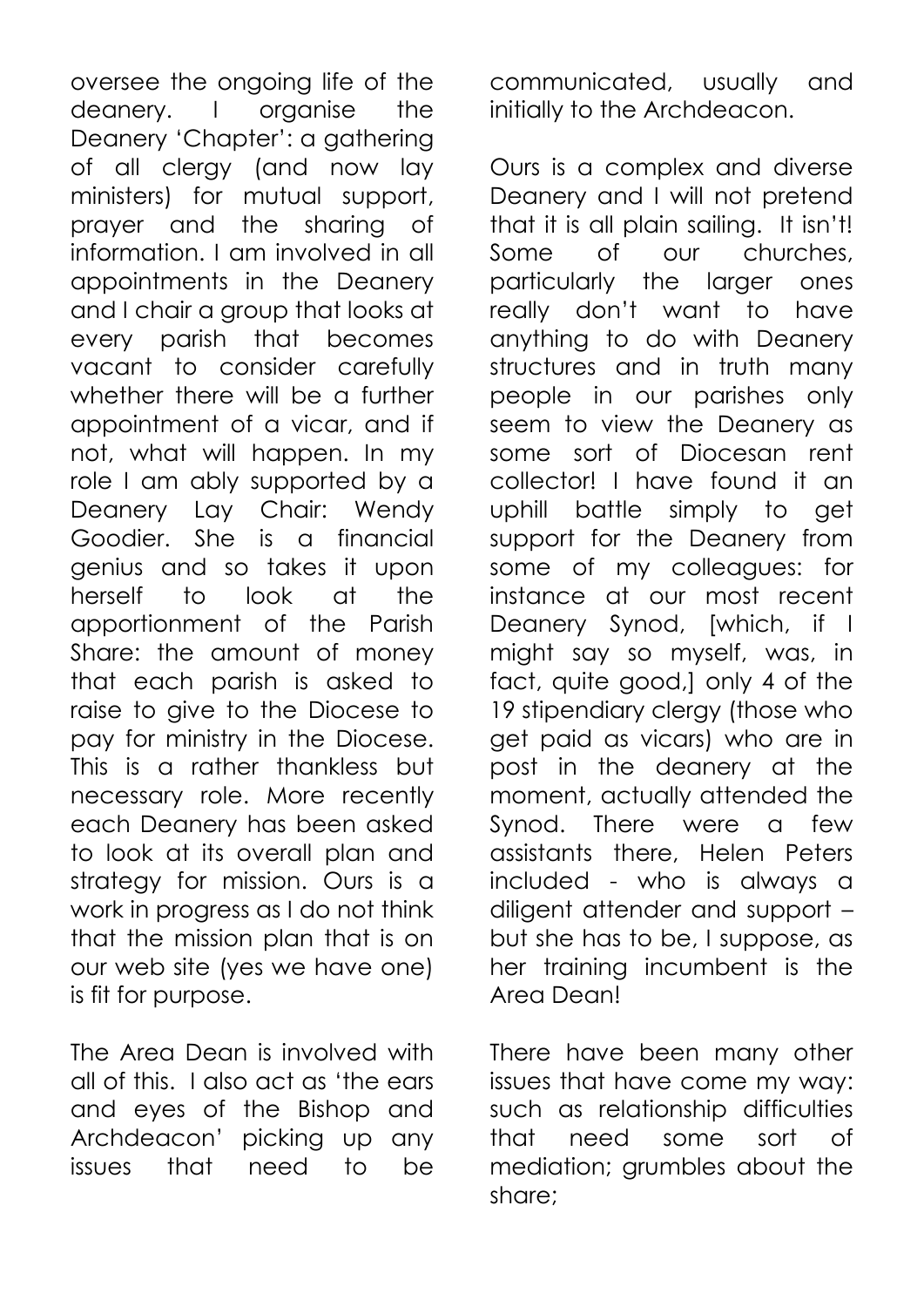pastoral problems with incumbents. One parish has threatened to renege on the payment of its parish share because it felt that the way the share has been worked out was unjust. At least I was told about that one; other parishes simply haven't paid their full share. Very early on I realised that the Area Dean is given a huge amount of responsibility, but in truth does not have any authority whatsoever. I cannot 'order' our clergy to come to meetings, I can only try and make the meetings more purposeful so that they will want to come.

There have however been many joys.

I made it my business to take most of the Vicars in the Deanery out to lunch over the last year to hear about their parishes and to do a bit of a health check with them. I picked up a couple of pastoral concerns by doing that so it was very useful. There have been many headaches as well!

All of this takes time and planning. I have not been good at the latter and this has been a problem. When I went to Spring Harvest this year in truth I was a bit muddled about several things, and the Area Dean role didn't help. I have been doing the job 'on the hoof' which has meant that in many aspects I have been reactive (inevitably) but without being pro-active. This has affected my parish duties as well.

This of course is not unusual: we all live a 'multitasking' lifestyle. It is important however to identify the signals and then take action, and I am taking action. I realise that one of the simplest solutions for me will be to set aside one working day a week to deal with Deanery issues. I will, of course, have to deal with things away from that time: meetings, emails and calls in the week, but much could be dealt with on my 'Deanery day' and it will help enormously to know that that day is there. This means of course that there will be one day a week less when I will be available to deal with any parish business. The day I have chosen is a Friday. I will have to be flexible, but the first call on my time on any Friday will now be to deal with deanery business.

I could not be the Area Dean were it not for a supportive Church, a great Leadership Team, a visionary PCC and two very able clergy colleagues.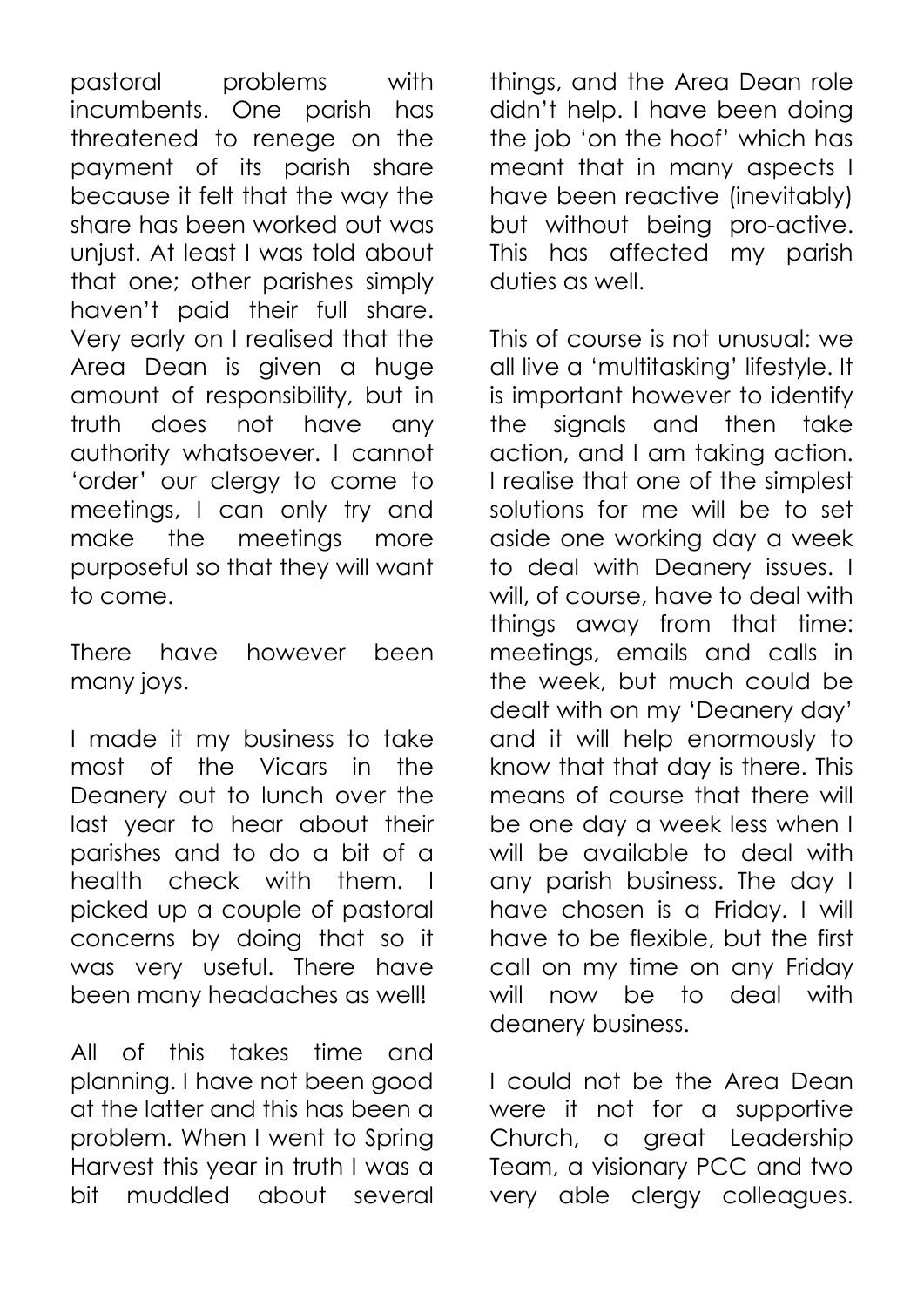Well, I was advised to 'tell them in the parish,' so there you have it, a snapshot of the life of an Area Dean. At our recent Synod I arrived with some thoughts, both about what I think the priorities of our Deanery Mission should be and

also a role description for Deanery Synod members. In this I have dared to dream dreams. Below is what I said to them!

#### **Simon**

#### **Some Rudimentary thoughts from the Area Dean about a Deanery Mission Action Plan (MAP)**

1. A Deanery Mission Action Plan should have a lightness of touch and should allow for flexibility and adaptability.

2. The way forward for this Deanery will not be to have an overall cohesive 'one size fits all' Mission Action Plan: given the diversity and size of the Deanery that will not work. Rather, we need to encourage better communications so that good practice in mission can be shared and mutually encouraged – bottom up rather than top down strategy.

3. All this should be founded on the development of realistic and workable parish or benefice action plans, every parish or benefice should identify a plan for mission, however simple. The role of the Deanery is to encourage the development of these plans with regular reviews and updates. A conversation about these plans should be central in the visitation process.

4. Given the complexity and diversity of this large Deanery, where practical and for mutual support encouragement and prayer, we need to encourage more informal groupings of local parishes and benefices (e.g the South Deanery Group, Flackwell Heath, Bourne End and Hedsor, Wooburn Green). To look realistically at stewardship (it is an on-going and difficult issue), we need to have a better means of communication in order to share good practice.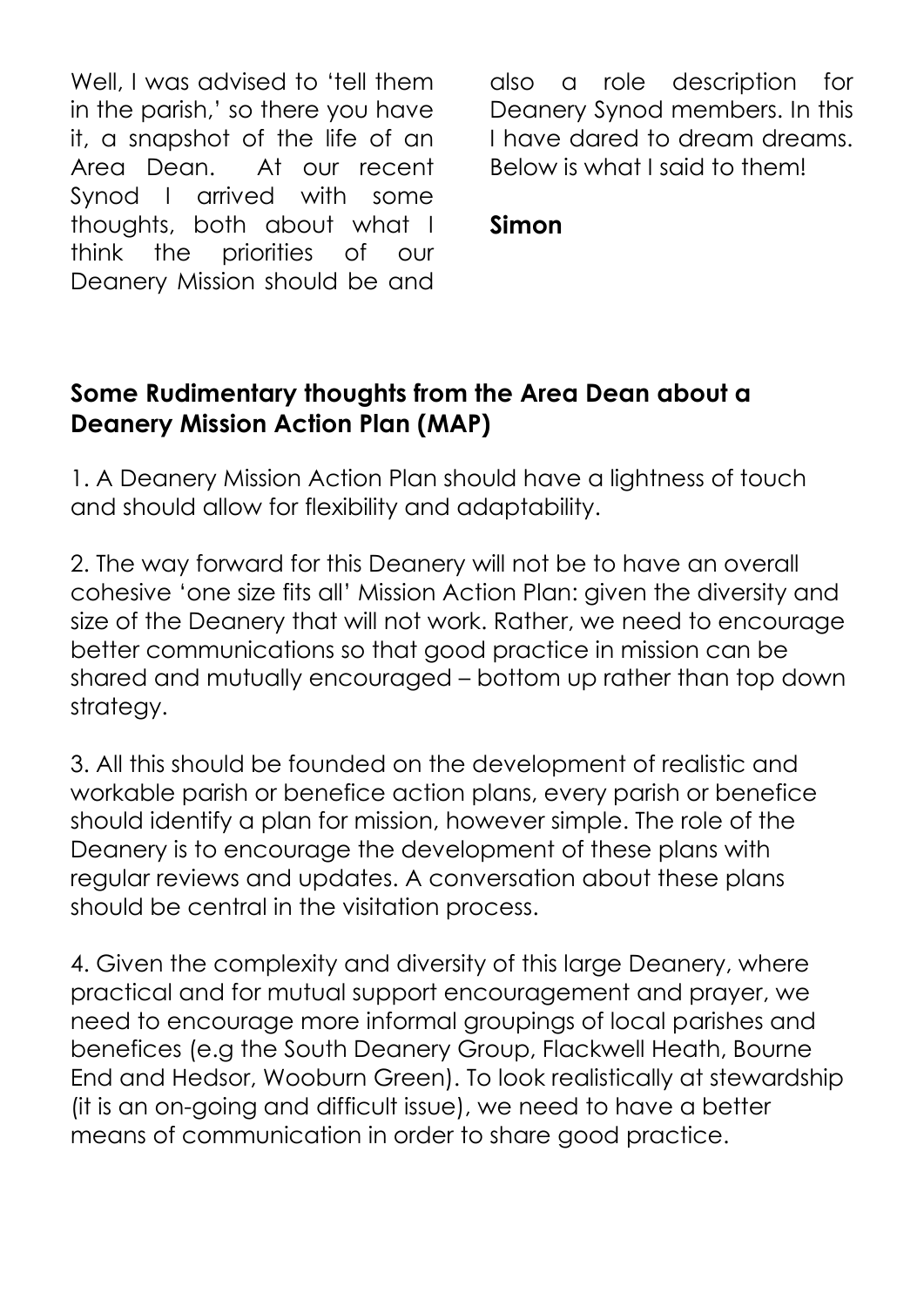## **Hopes and Vision for the Deanery**

We would like people to realise they belong to the Deanery and see that the Deanery might actually be beneficial and useful!

To enable this we would like to see a far better process of communication and a willingness to share information, good ideas and resources so that the Deanery might then be seen as a practical 'hub'.

#### **The Role of the Deanery Synod Representative**

Many people become Parish Deanery representatives with high hopes, only to find that the Deanery is in truth over large, too diverse and rather dysfunctional. They realise that more broadly, the Deanery is viewed (if it is viewed at all) as the Diocesan rent collector! They come to meetings and all they hear is on-going debate about parish share. After three years, if they have any sense they stand down and let someone else have a go!

However, what might happen if the Deanery reps were the champions of mission in their parishes? What if they came to Synod and did not see conversation about the parish share as being the main event?

What if they were the advocates for realistic and workable growth in their church and parish communities, and saw themselves as keeping these at the top of PCC agendas.

What if they would then see their role as keeping the Deanery in touch with what is going on in the parishes? What if they were to be the conduits of good communication and vision?

What if at every Synod we were to have a rolling programme of update about Parish Mission Action Plans so that people really do know what is going on?

*What if parishes could start sharing good ideas and good practice and wonder of wonders - realise that they could share resources......what if?* 

> **Simon Cronk Wycombe Deanery Synod May 3, 2013.**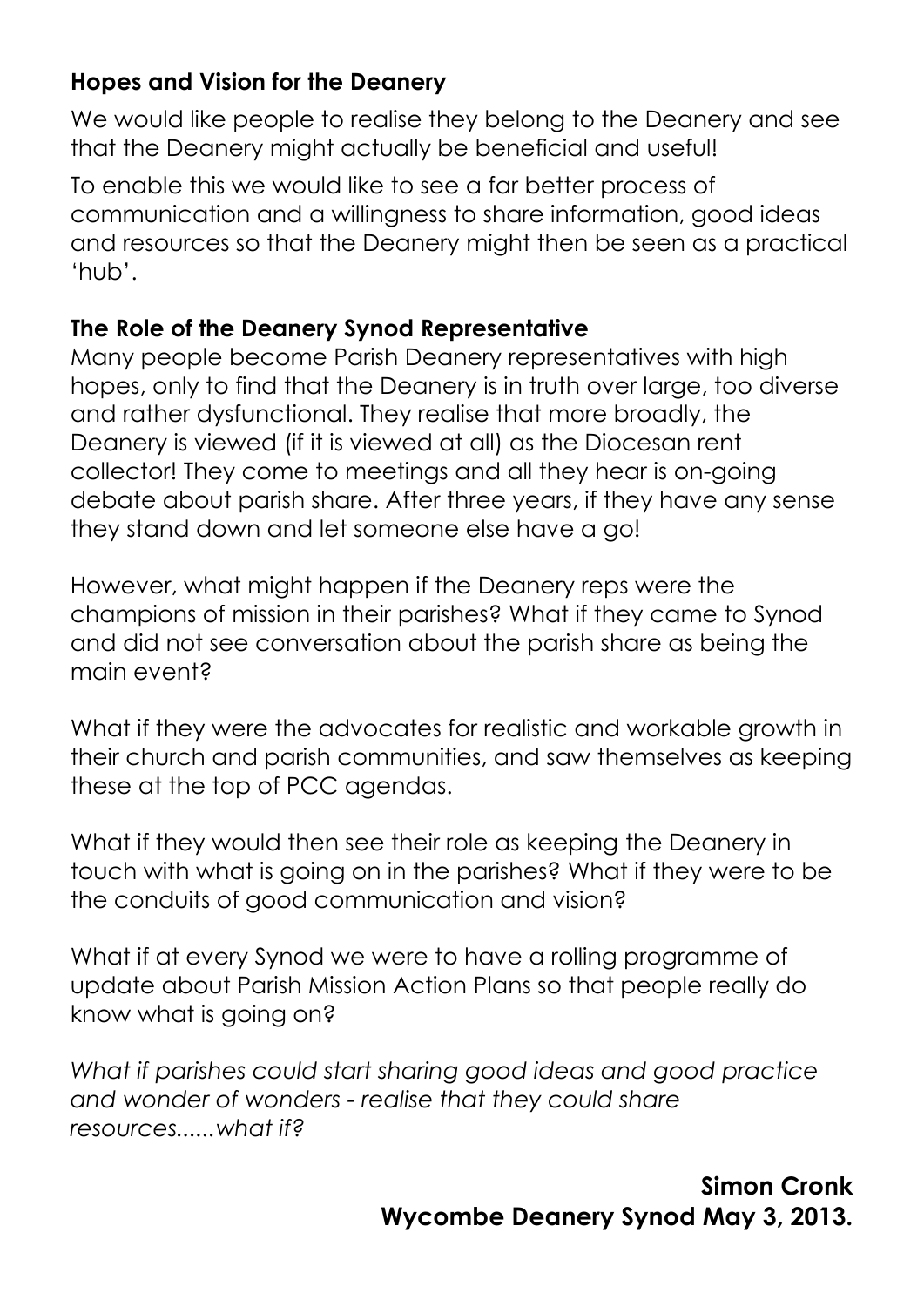# **Two dates for your diaries**

#### **St. Michael's Prayer Breakfast**



Saturday 8<sup>th</sup> June 8am -9.30am Church House Enjoy breakfast followed by an opportunity to pray together for the life of St. Michael's.

Please let Helen know if you can be there, for catering purposes: Tel: 01494 716772 [helen.peters@peters-research.com](mailto:helen.peters@peters-research.com)

## **Naphill Fete Saturday 15th June 1-4pm,**

St. Michael's, together with Christians in the Community will be at Naphill Fete. Come and visit our 'Children's Caterpillar Prayer Trail'.

Passport in hand, collect stickers and end by creating your own beautiful butterfly to take home

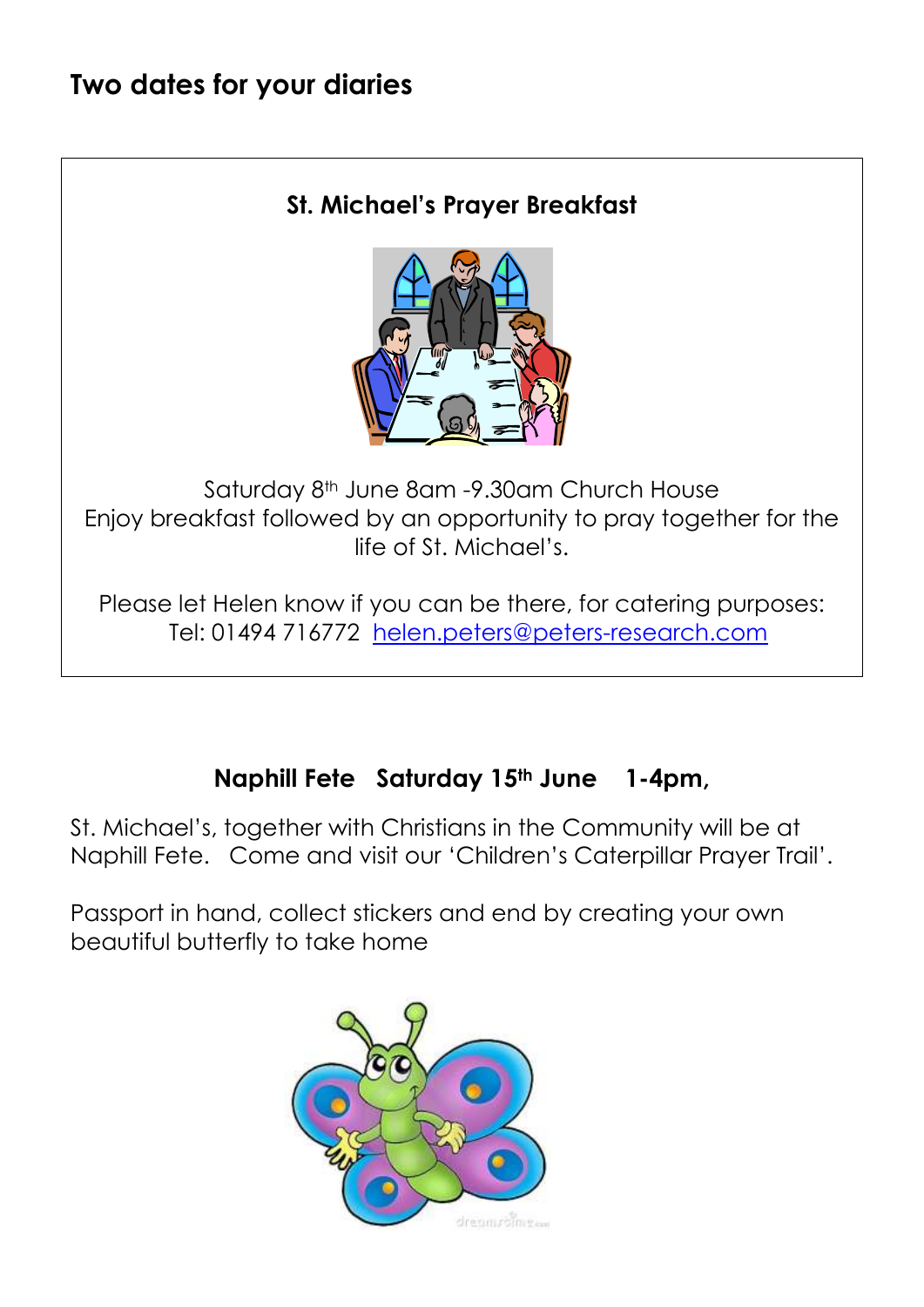## **Christians in the Community**

Come and visit us in our marquee at Naphill Fete – a great activity put on by Hughenden Church together with Christians in the Community.

Also on **Saturday 13th July** there will be a coffee morning at the Naphill Methodist Church. There will also be a plants stall and cakes for sale.

## **Norma Clarke**



## **Knickers for Zimbabwe!**

The last Winter Warmer of the season was for a charity called ZANE (Zimbabwe – A National Emergency). I was alerted to this charity by a fellow student on my college course at Cuddesdon, whose father-in-law had become quite deeply involved with it. I couldn't go to the presentation he was inviting us to, and perhaps wouldn't have thought too much more about it, had Susan Brice not asked me a few weeks later whether I'd heard of ZANE. I was delighted to be able to say I had and she explained why she felt drawn to help. That set me thinking that perhaps this was a charity I needed to be involved with, so I sent a small donation, and they sent me their newsletter. It came as quite a shock to take it out of the envelope and find the headline "Knickers for Zimbabwe"! The charity works with a range of groups but has particular concerns for elderly people who have lived in Zimbabwe most, or all of their lives and whose local pensions are now worthless or who have no pension at all. Hyperinflation has virtually eliminated any savings they may have had. Few receive any help from relatives and some have been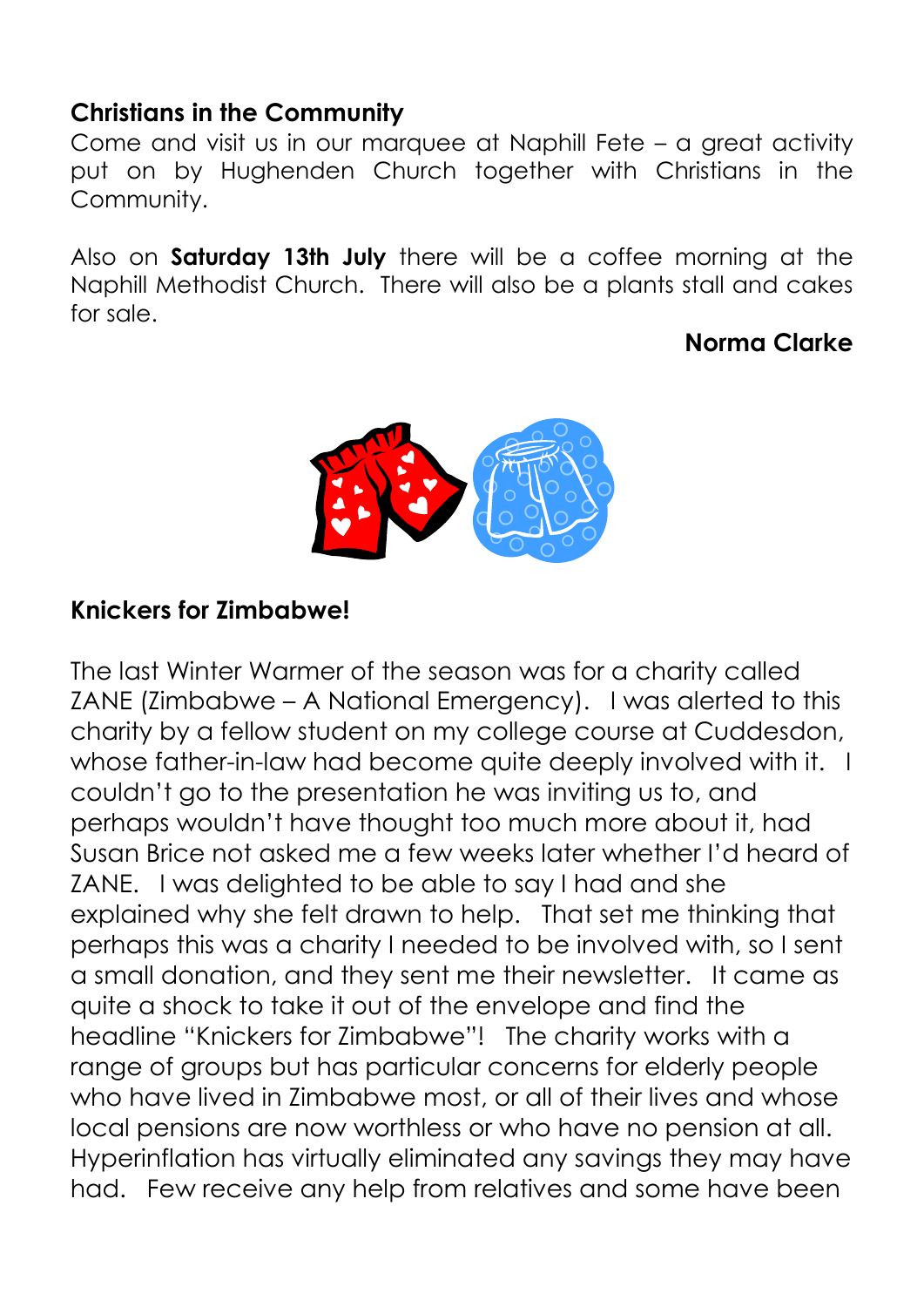abandoned by relatives who have left the country and have no more to do with them.

The story that struck me hardest was of an elderly lady who was unwell and needed to see a doctor. She couldn't afford the fee and ZANE offered to pay for her. She refused and said they shouldn't. Eventually they got to the bottom of her reluctance. She was unable to afford a pair of knickers and didn't want the doctor to know how poor she was.

Walking round High Wycombe during the week I'd been into two or three stores where a pack of ladies' knickers could be bought for under £5 and if ever I've thought 'I can't afford......', I've never, ever, been in the position that I couldn't afford a pair of knickers (and you really didn't need to know that did you?). The image of this story keeps coming to the front of my mind, and however little I can give them, I know that they will use it well. The elderly aren't the only people to benefit from ZANE's work. It runs a successful clubfoot programme and an orphans' project as well as pioneering a model for the redevelopment and regeneration of communities in crisis, so transforming lives by enabling people to become self-sufficient.

My thanks to everyone who supported the Winter Warmer in whatever way. We managed to raise £244.30. That's a lot of pairs of knickers!

## **Lin Smit**

## **Spring Harvest 2013: Youth Report**

Back in April, 13 of St Michael and All Angels' young people (along with other members of the congregation), headed down to Minehead for Spring Harvest, and it is a fair to say that a fantastic time was had by all! Age appropriate sessions for the young people were put on every morning and evening and they all came out of every session having had a brilliant time and eager to go back to the next one.

Some highlights of the week from the young people: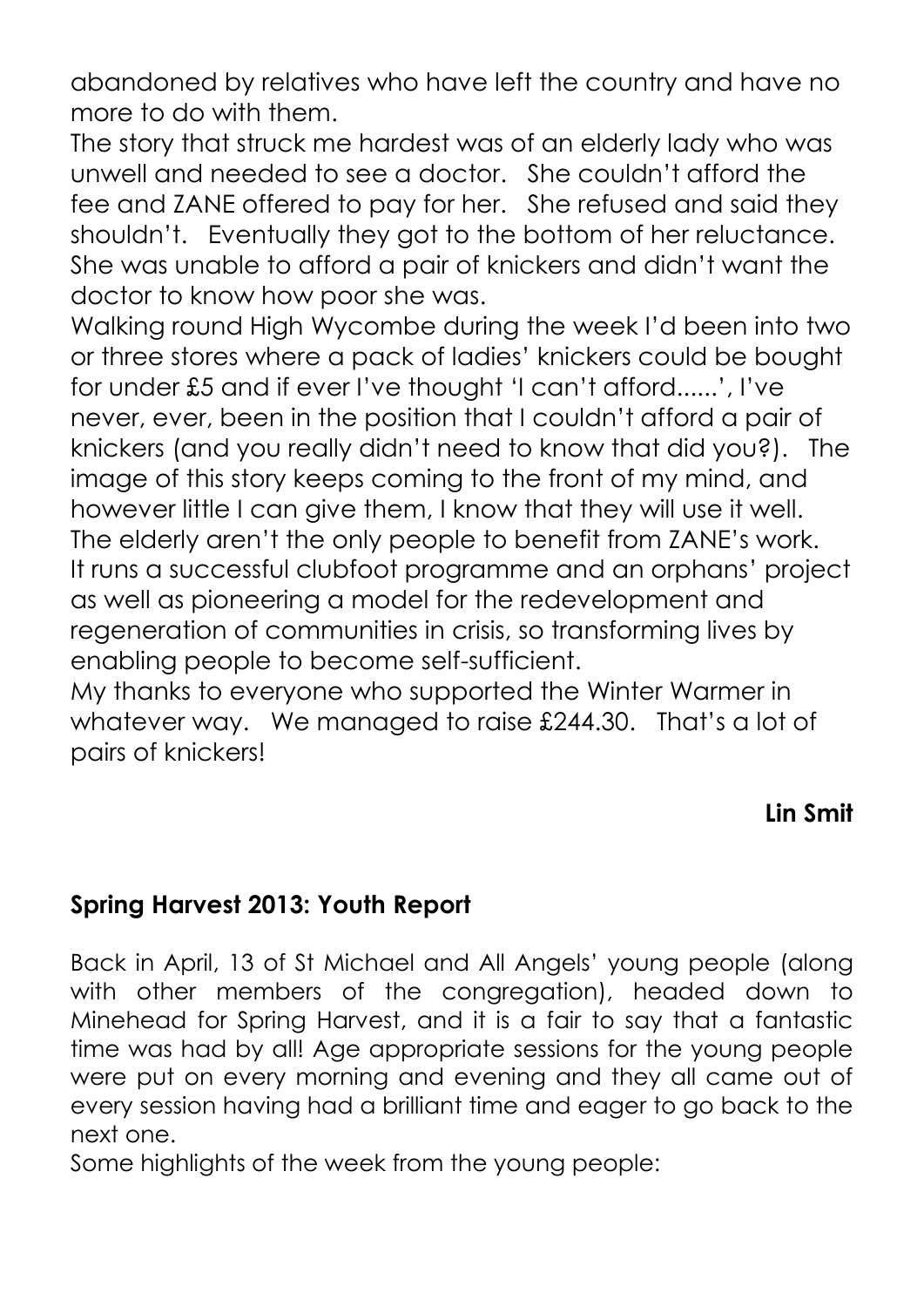Worship was led by Pete James during i-Scape youth sessions  $(15-17's)$ 



- The Hub a community action project in conjunction with Minehead Baptist church that some on the i-Scape group were able to get involved with where they helped paint, clear and tidy the outside of the building
- The Base a late programme of great activities for all the young people – they even had sumo suits!

(Sam Dean was the champion!)

 Friday Evening when all of the young people went out for dinner together – there was lots of food consumed and lots of laughter to be heard – all in all a fantastic time was had by everyone

The theme of Spring Harvest 2013 was: Be, Say and Do the Good News of Jesus Christ. CYFA and D-CYFA have taken up the challenge of trying to continue to live out this theme in their lives. As a result on Sunday 19<sup>th</sup> May we will all be heading up to Stokenchurch nature reserve where we are going to do a litter pick. Although we are sure it will be a competitive evening between the two groups as to who can collect the most litter it is great to see the young people so keen to get out into the community.

# **Rebecca Hawes and members of CYFA & D-CYFA**

*(For those who wish to know more about the Spring Harvest experience see <http://www.springharvest.org/> for news of 2013 and 2014 SH: Eds)*

## *I know what you mean…….*

(Apparently true extracts from complaints to Councils)

- 1. I awoke this morning and found my water boiling
- 2. Will you please send someone to mend our broken path. Yesterday my wife fell on it and she is now pregnant.
- 3. I am writing on behalf of my sink which is running away from the wall.

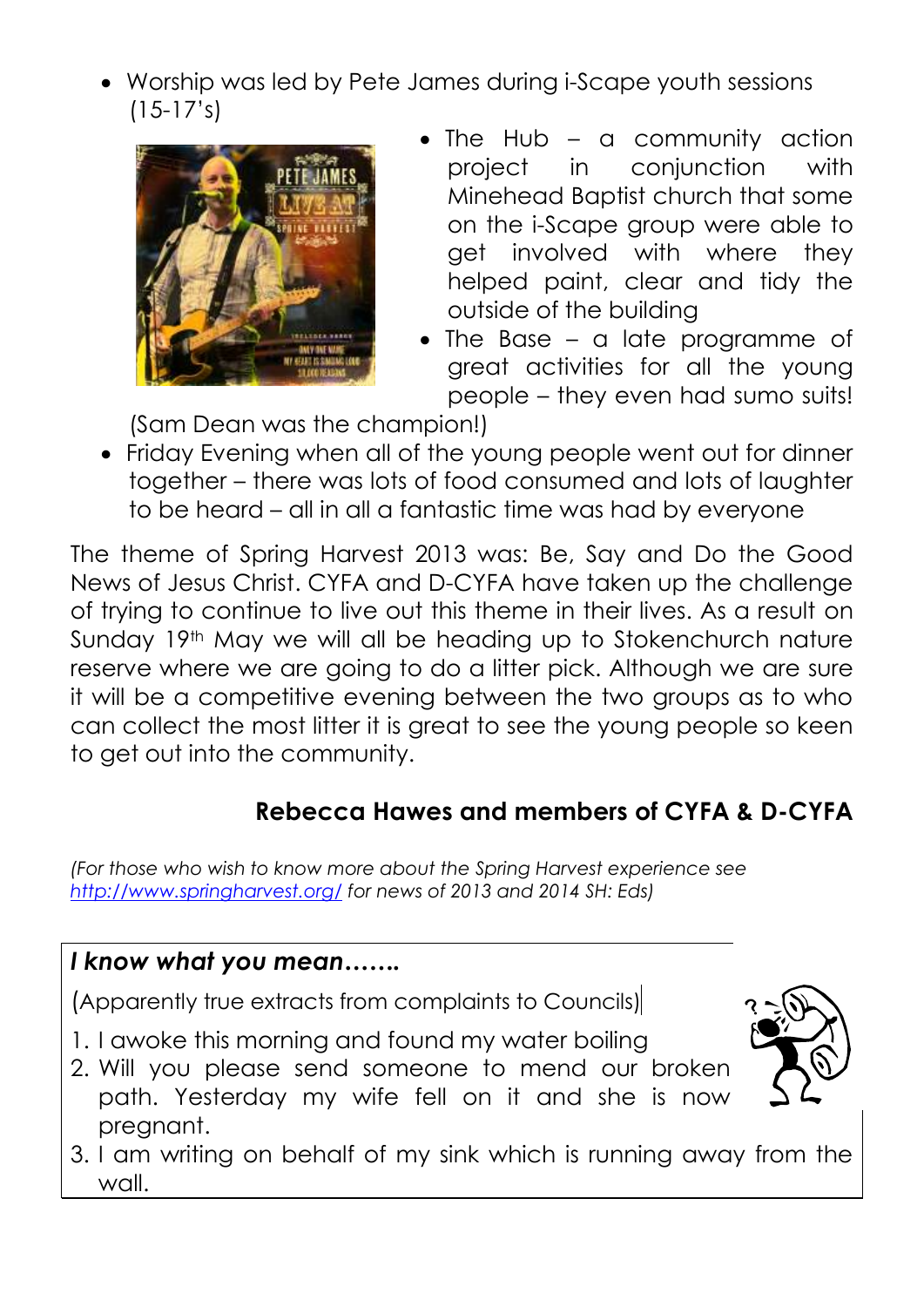

| Sat 15 <sup>Th</sup> June<br>$10 - 4$ | Country side<br>workout      | Countryside<br>volunteering:<br>one off or<br>regular                     | Free, no need<br>to book Phone<br>01494<br>755573 for<br>details &<br>where to meet. |
|---------------------------------------|------------------------------|---------------------------------------------------------------------------|--------------------------------------------------------------------------------------|
| Sun 16 <sup>th</sup> June             | Father's Day<br>Den Building | Spend the<br>morning<br>building dens in<br>the woods with<br>our Ranger. | £5: Booking<br>essential, on<br>above number                                         |

# **Mothers' Union – Mercy Ships**

You may well wonder what a "Mercy Ship" is, as only 10% of the population has heard of them.

Ken Brazier, our speaker at Mothers Union on 7 May enlightened us by a gripping account of the work of the ships since 1978. The founder, Don Stephens', research showed that 95% of the largest cities in the world were port cities, so a hospital ship could deliver health care very efficiently to a large number of people.

Don Stephens himself was married with four young children, one of whom was profoundly disabled.



His ambition was to find a suitable, large liner where he could give free operations to the poorest countries in the world. Don found an old Italian ship: 'Victoria', which was purchased at scrap-value price for \$1 million. The Union Bank of Switzerland provided the money.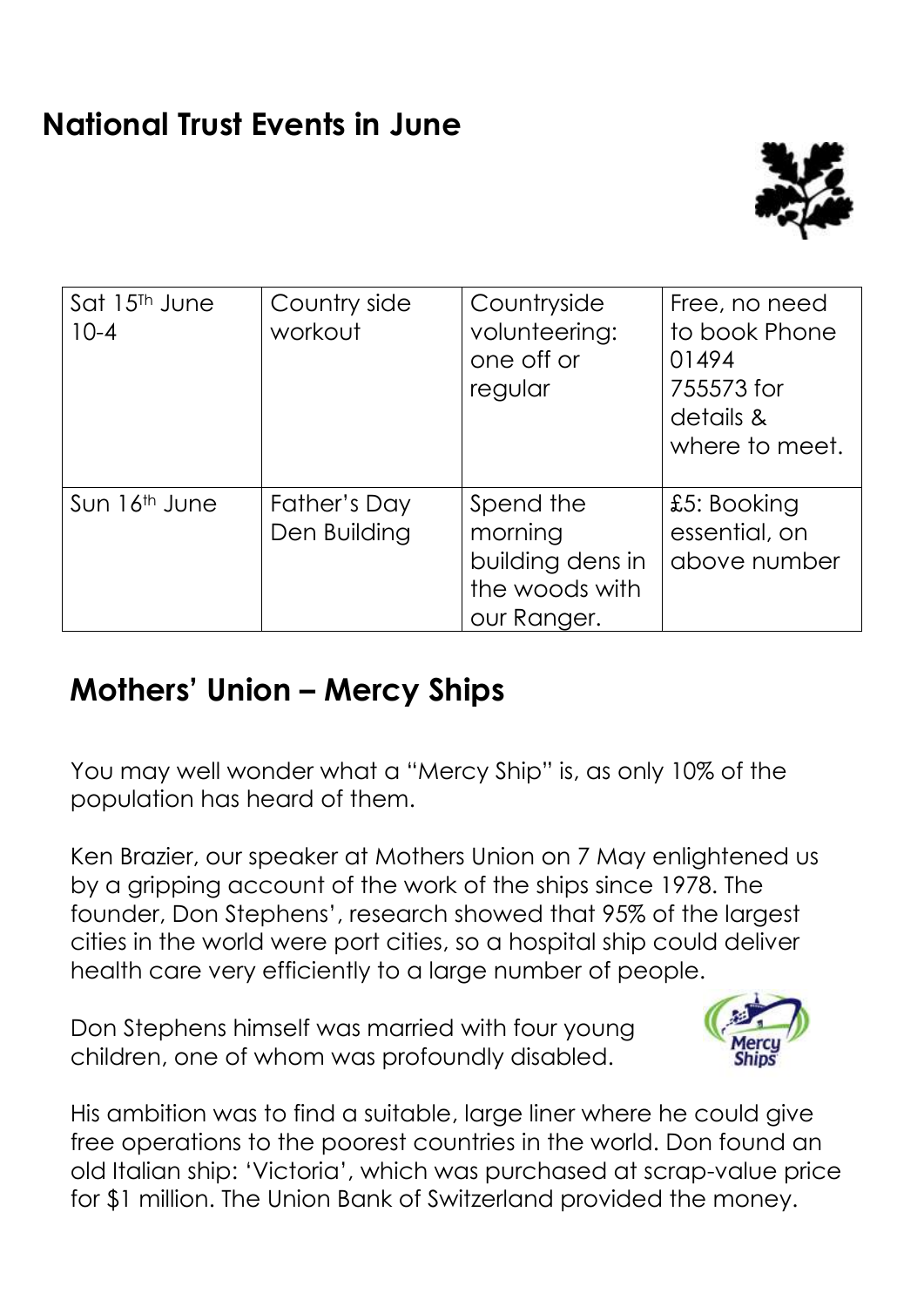Now the renamed ship 'Anastasia' (meaning resurrection) had to be equipped, 150 doctors, surgeons and friends volunteered to give their services free, and to pay for their own food and accommodation. They were all committed Christians.

We saw a video of the people of Sierra Leone, whose people are prisoners of their own bodies through the suffering of untreated illness. These people have never received any medication, and have been without doctors, nurses, opticians or dentists. The Mercy Ships are bringing hope and healing through the love of Christ.

There was a young girl who was unable to walk as she was born with her feet facing backwards. The Mercy Ship doctors enabled her to walk. Through the 10 year Civil War and a polio epidemic in Sierra Leone, there is left a legacy of disability. There are also cases of cleft palates, facial disfigurements, hearing loss and there are no doctors to help mothers in labour.

The 'Anastasia' is now 56 years old and a new ship was found, costing £6 million and paid for by the owner of Stage Coach Travel.

The doctors who work on the ships come from many places, including doctors from Milton Keynes Hospital, who spend half the year at the hospital and the second six months on the ships. Many doctors take early retirement and go out for a month or a year. Gus Speaker and his wife have spent time on the ships and he is now raising money by cycling, climbing mountains and giving talks.

In Sierra Leone when you meet people they greet you with the words "How's your body?" The answer is "My body's fine". Those people with disfiguring medical conditions have often been shunned by their communities, so treatment by the doctors on the Mercy Ships can relieve the stigma and isolation that they have experienced. Mercy Ship's positive impact is felt long after the ship has left port. On 4 June Jacky Sackville will be speaking on "Street Angels" at 8pm in Church House. This is an open meeting and all are very welcome.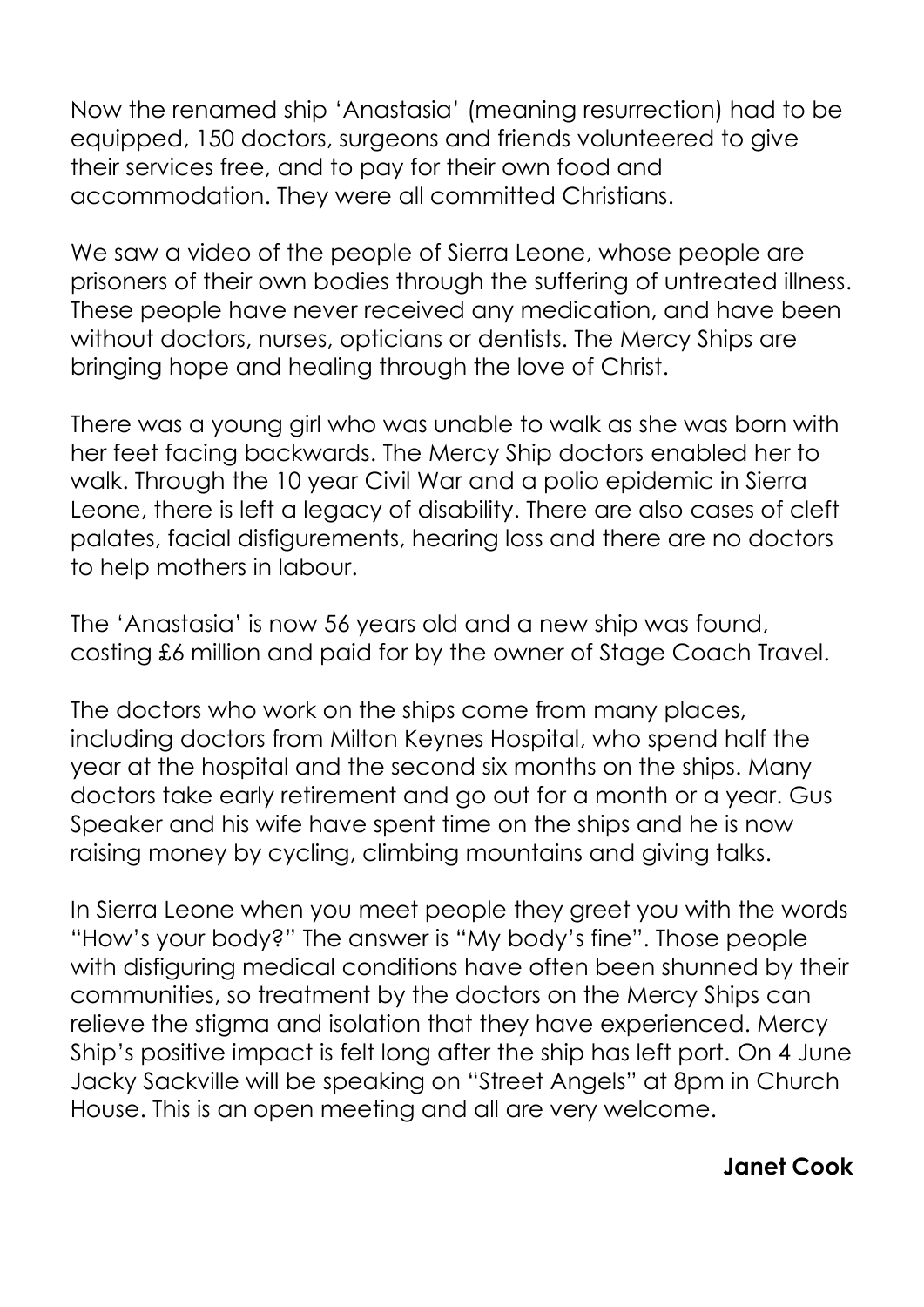

**CHURCH YARD NEEDS YOU!**



**on Friday 21st June from 6pm**

**Bring your clippers, shears, forks, hoes, spades, rakes and brooms for our twice-yearly churchyard clear-up. Tasty hot dogs and burgers, plus a jar or two of ale or glass of wine will be available** 

**afterwards to compensate you for your labours.**

# **PUT THE DATE IN YOUR DIARY – YOUR SUPPORT IS NEEDED!**

# **Good Companions**



Our May meeting featured a talk by Ken Surman under the intriguing title of "History under the carpet". This took us back to the thirteenth century and was about the full body length brass memorials which can be found in churches - often now covered in carpets intended to save wear and tear on them: hence the title! The speaker brought along a selection from his own collection of brass rubbings, an activity which gained substantial interest following a BBC Television series. He explained that about 400 exemplars still exist, mainly to be found in the South of England because the brass had to be imported from the continent. He explained the process of taking paper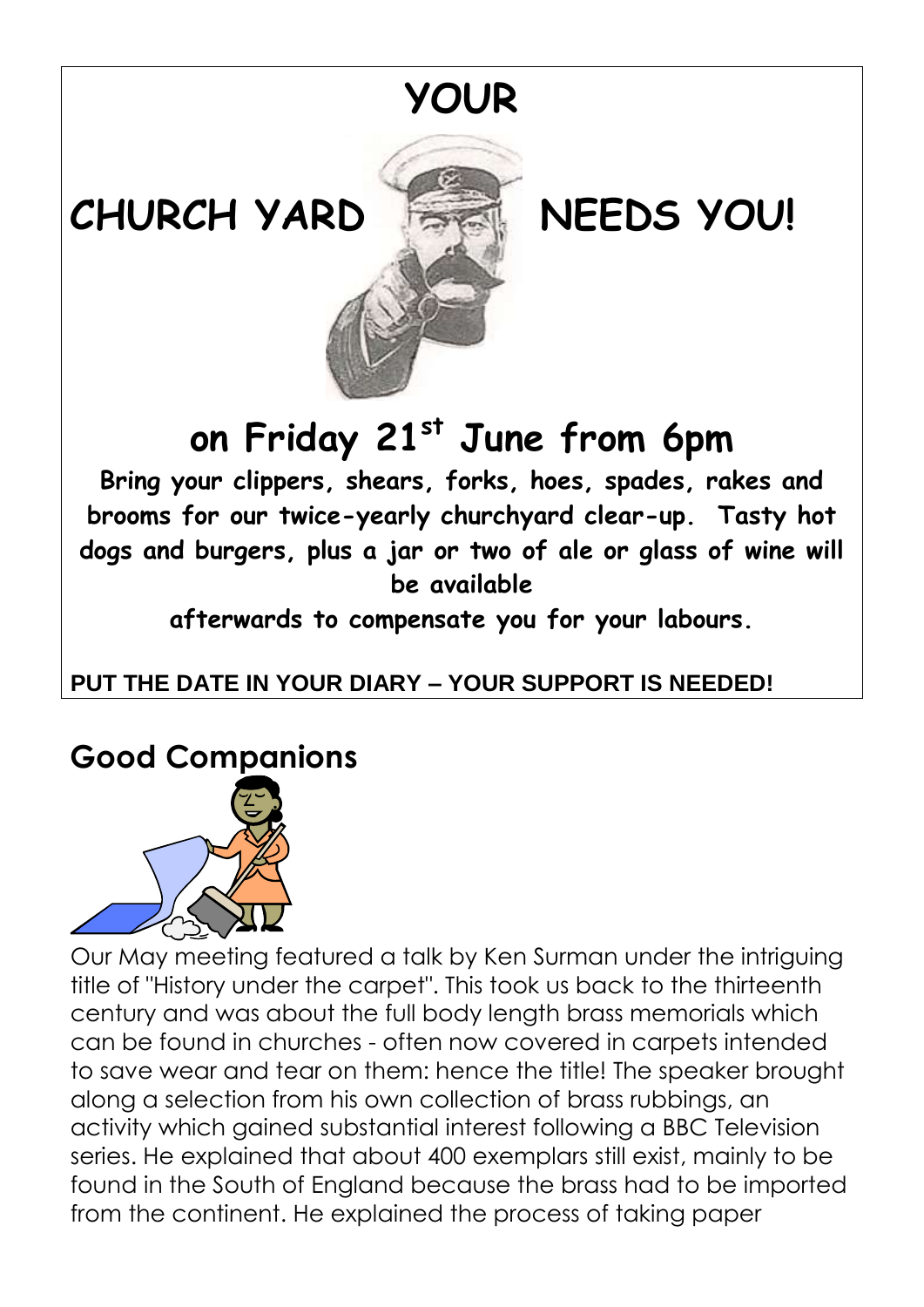impressions from the brass and pointed out the changes that were to be seen both before and after the Reformation, the clerical dress of the priests, the armour of the gentlemen and the hairstyles and headgear of the ladies. We heard how the workmanship deteriorated following the introduction of printing when craftsmen deserted memorials in favour of the press and how rubber mats were not an ideal substitute for carpets as they can produce a deleterious chemical reaction in the brass. This was a fascinating and thoroughly interesting history lesson which members appreciated. Our June meeting will be a musical afternoon with a return visit from Jeanne and Peter Jones.

#### **Michael Harris**

# **Floodlighting Dedications**



#### **Floodlighting dedications received too late for the May magazine were for:**

28 April – 4 May: The Hinton family were celebrating Vicki's birthday and also remembering Catherine.

19 – 25 May: A thanksgiving for the sacrament of confirmation

19 – 25 May: Before leaving to live in Amersham, Darrell and Jo Hamley would like to give thanks for 34 years of happy living in Hughenden Valley, and on 21st May, for 64 years of happy marriage.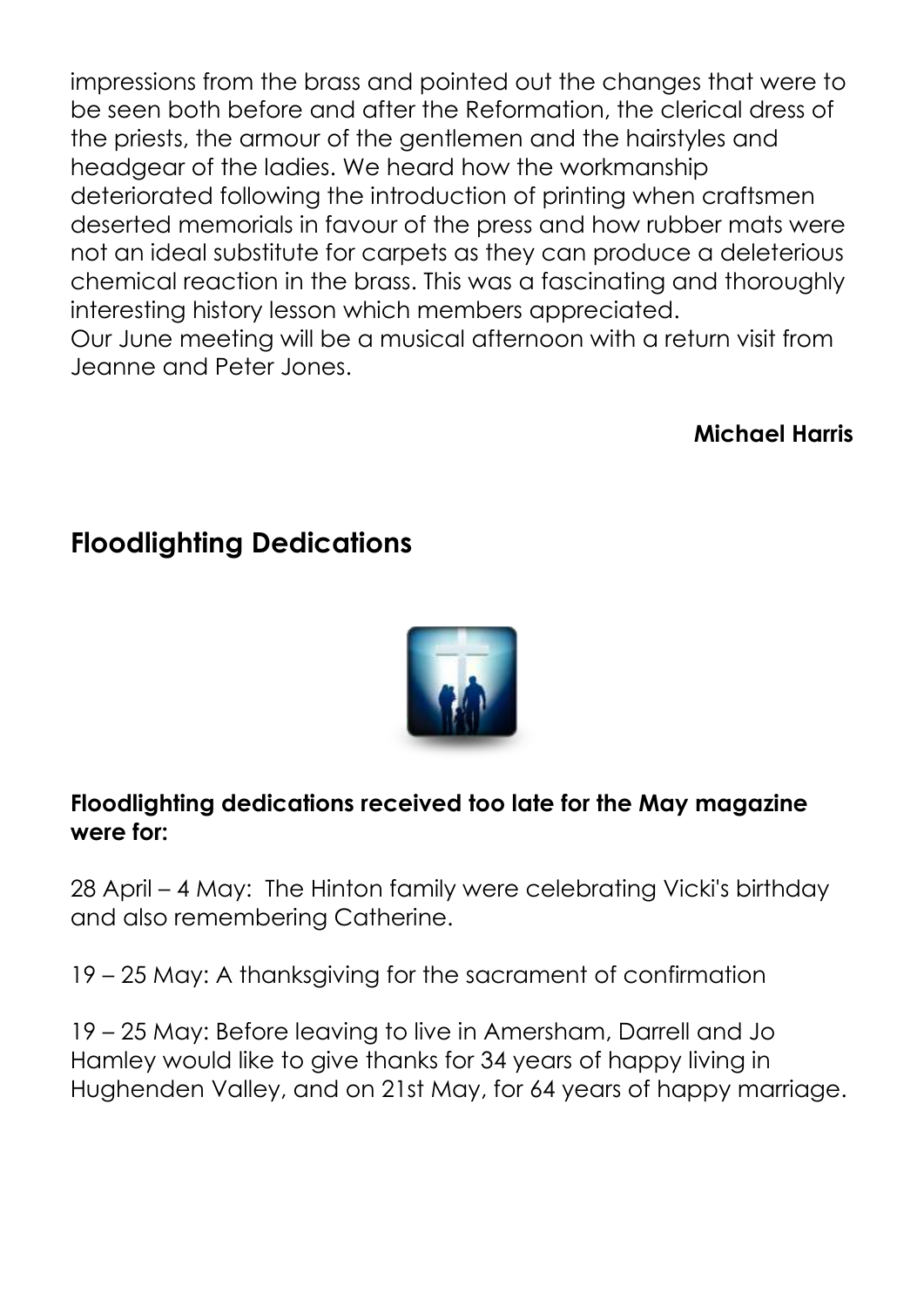#### **Dedications for June are for:**

6 – 15 June: Jean Godfrey is remembering with much love her husband Roy whose anniversary falls on 10th June.

16 – 22 June: Len Rickards is remembering with fondest love and affection his wife Val, whose 2nd Anniversary is on 22 June.

9 - 15 June Joan Gibson is remembering with much love her husband Ken, particularly on 10 June, his birthday.

**Lin Smit**

# **From the Parish Registers**

**The Departed**:

Helen Patricia Collins, aged 62 Julia Mary McKenna, aged 83.

#### **Communicants – April**



Sundays: Weekdays  $14^{\text{th}}$   $17 + 42 = 59$  25<sup>th</sup> St Mark 6 21st 29 + 72 = 101  $28^{th}$  24 + 68 = 92

 $7<sup>th</sup>$  25 + 41 = 66 8<sup>th</sup> Lady Day 20

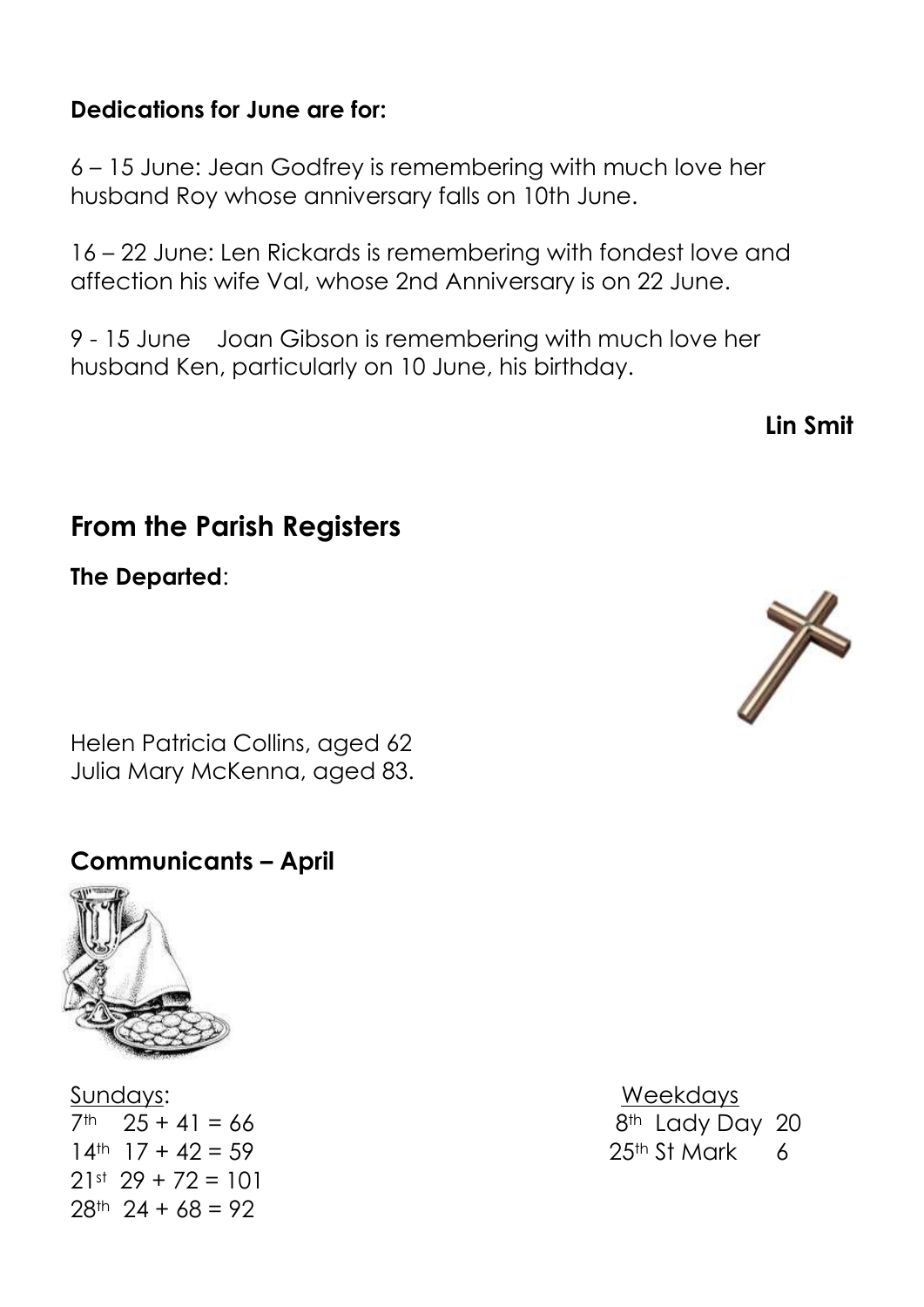# *DAWN (extract)*

 *God said, `Let there be light', And there was light.*

*Dawn comes out of seas of night slowly distilling light: first a faint streak horizon gilding spreading upwards and outwards like a wound profusely bleeding. This is sun's lifeblood flooding the sky, high, high, and higher still till at last the fire-ball tip itself heaves above earth's shelf.*

*Each dawn is a rebirth, a fresh start, a Genesis re-enacted. And in this my body of living molecules,* **Self** *reflects, utters "I" and mutters "me". And facing seas of reality out there surging senseward,* **Something** *becomes aware of God and glory; and offers praise for dawn's creation story.*

 *---------------------------------------*

*Ron Cretchley 15.11.97 www.thinkingpoet.co.uk*

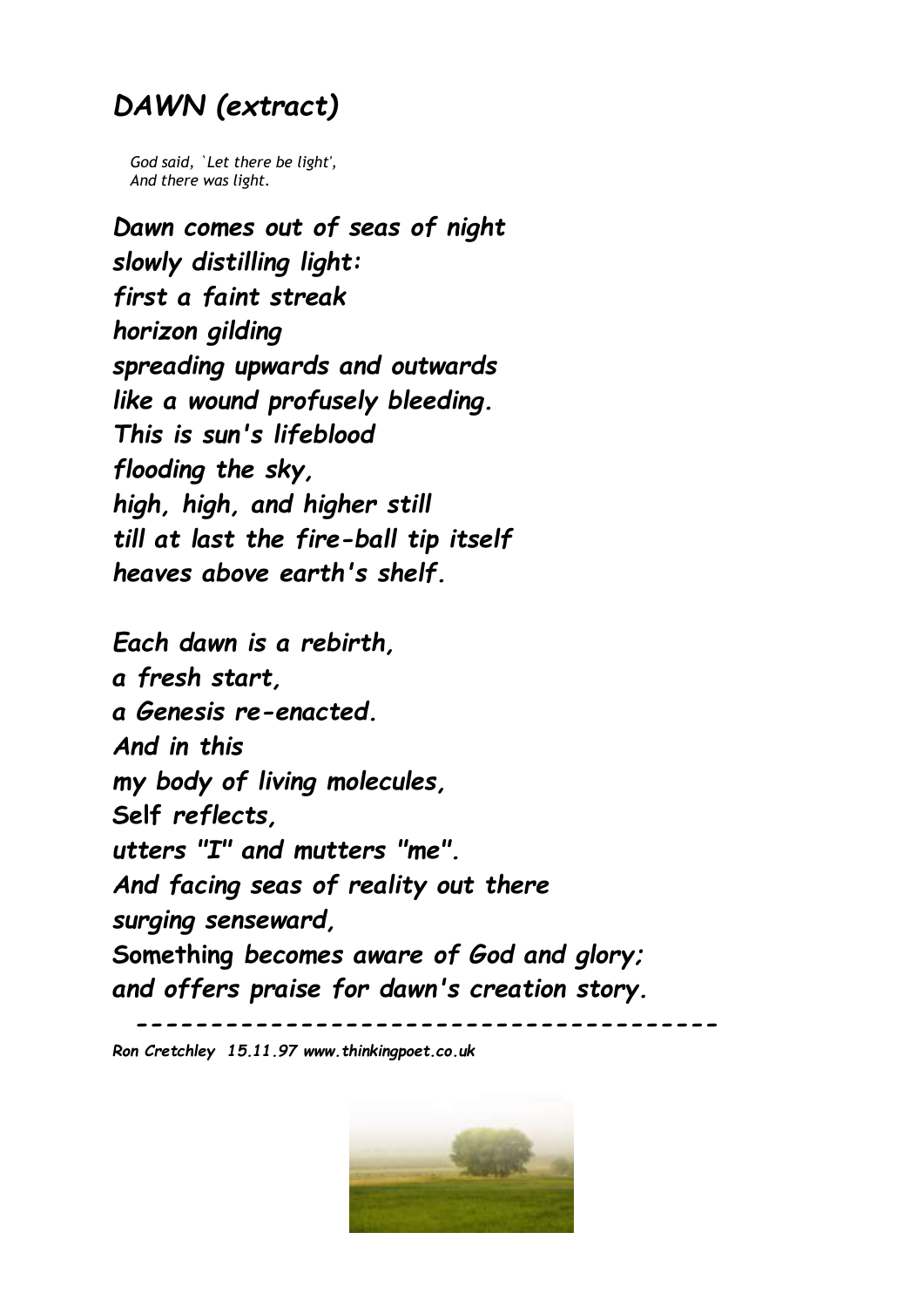# **June's Prayer Topics**

| 8 <sup>th</sup> Scouts/<br>Guides<br><u>etc.</u>                                                 | - For finding new leaders that are able and willing to volunteer their<br>time to keep the movement alive<br>- Strength within leadership teams (at all levels) to make the right<br>decisions based on the needs of the young people, and the beliefs of<br>the movements<br>- Thanks for the existing leaders who devote so much of their spare<br>time offering opportunities for young people to develop into well<br>rounded individuals and good citizens   |
|--------------------------------------------------------------------------------------------------|-------------------------------------------------------------------------------------------------------------------------------------------------------------------------------------------------------------------------------------------------------------------------------------------------------------------------------------------------------------------------------------------------------------------------------------------------------------------|
| 9th Church<br><b>Cleaners</b>                                                                    | - That all Church visitors will respect the building and its contents, and<br>not make unnecessary work for the cleaners, so that they can ensure<br>the church reflects the glory of God during services and special<br>events.                                                                                                                                                                                                                                  |
| $14$ <sup>th</sup><br><b>Neighbour</b><br><u>hood</u><br><u>Watch/</u><br><u>Local</u><br>Police | - Give thanks that PC Lee Turnham has recovered from his recent<br>surgery and pray for the success of his impending further surgical<br>procedure.<br>- For improved road safety arising from the new Vehicle Activated<br>Speed signs, which will warn cars they are going too fast.<br>- For effective combating of scrap metal and door-step service<br>criminals by Police and community working together.                                                   |
| 16 <sup>th</sup><br>Hughende<br><u>n Toddlers</u><br>/ Tiny Tots                                 | - Thanks for all those people (toddler organisers and church team)<br>who give so freely of their time to make Church such a happy,<br>friendly and welcoming place for the children and carers to attend.<br>- Pray that as toddlers reach school age and they, and their<br>parents/carers, leave the group that the children will successfully<br>transfer to school life and that new families will join and new leaders<br>volunteer to take responsibility. |
| 19th Local<br><b>Businesses</b>                                                                  | - Thanks to the loyal customers for 7 enjoyable years at The Wheel;<br>special thanks to staff and family who cope with antisocial hours.<br>- Pray for the business of the new Dining Room facility to grow.<br>- Pray for the continued support of regular customers in their support<br>of The Wheel and other local business in the current financial climate.                                                                                                |
| 21 <sup>th</sup><br><b>Friendship</b><br>Morning                                                 | - Thanks to the people who come – it's an important part of their lives.<br>- Thanks for the helpers who care for everyone in such a loving way.<br>- Pray that elderly members continue to manage the long walk up to<br>Church House from the car park.<br>- Pray that Friendship morning is able to continue to meet as it is such<br>an important service to the members.                                                                                     |
| 28 <sup>th</sup><br>Deanery<br>Synod/<br>Area Dean                                               | - For Simon in his role as Area Dean. For God's guidance and love as<br>Simon continues with his work for the Deanery as well as carrying out<br>his work in this Parish.<br>- For all those who have recently been elected, and for all those who<br>are continuing for a further term as Deanery representatives for their<br>PCCs.                                                                                                                             |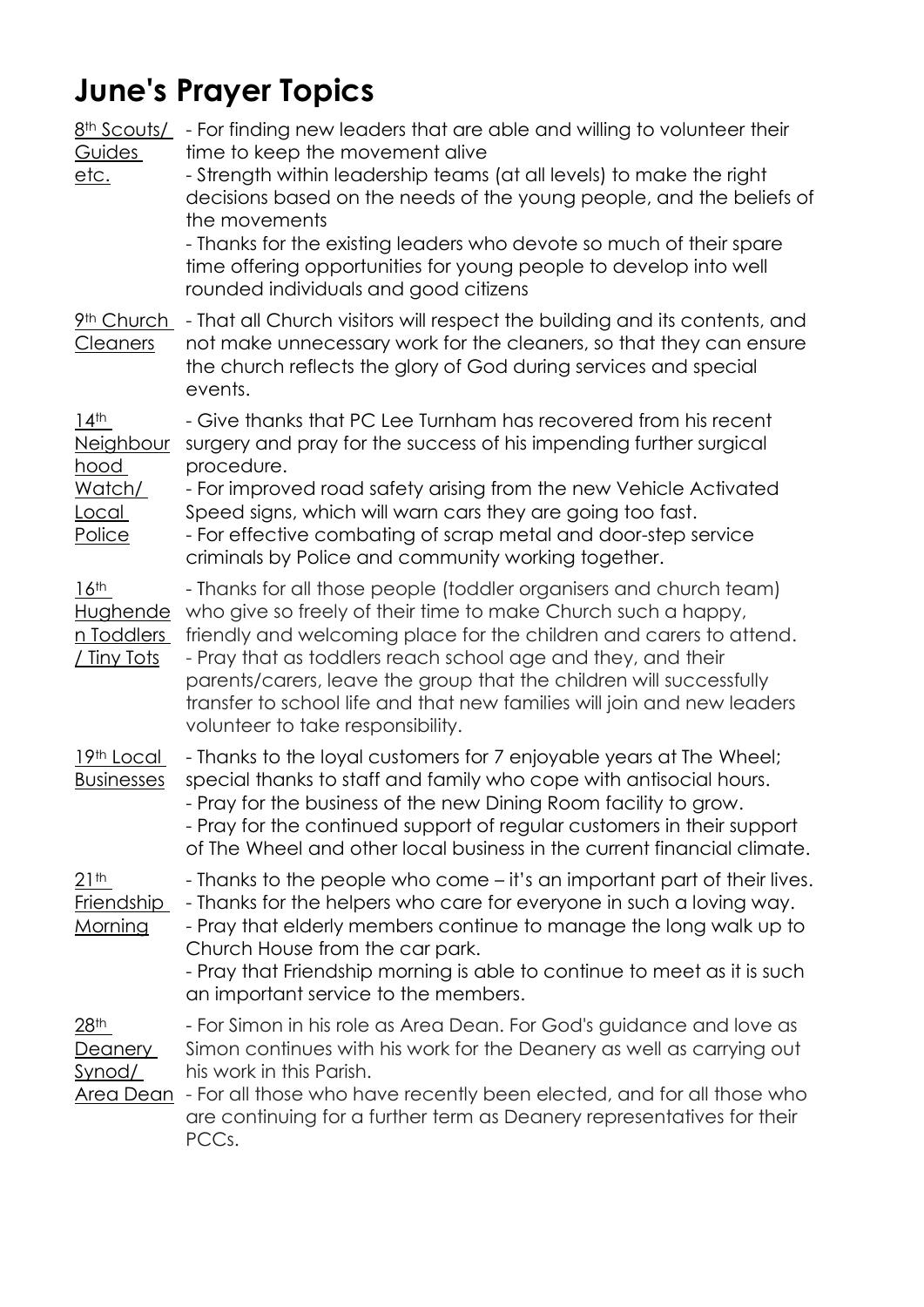## **Looking Forward – Communication and Living out Our Mission** - **Talk from Anne Dean at the APCM April 2013**

I would like to expand on various themes that are now familiar to you, communicate some changes and in doing so hopefully fill in a few gaps! The areas I would like to talk about are:-

- $\frac{1}{2}$  Mission Jesus being at the centre of all we do
- $\ddagger$  The 4P's
- $\downarrow$  Leadership Team it's role & mandate
- **PCC now embracing 'active membership' through** constituencies and responsibilities
- **Communication**

## **Firstly – Our Mission & the 4P's**



- Jesus is at the centre of our Mission we want to enable ALL to follow him – this is key to who we are as a church. It should now be very familiar but don't lose sight of its significance – we don't decide what to do then put it under a tag marked 'Jesus Christ' – he is at the centre and then everything we do flows from that.
- 4 P's is the way we live out that Mission
	- It helps to focus our energies and measure how we are relevant to and meet the needs of our community – local, HW & world.
	- Prayer, Persuasion, Presence and Proclamation cover all facets of our Church life - corporately (the whole church), within our church groups and activities and individually. Please ponder and pray about how the 4P's impacts you and the groups you are part of:-
		- $\checkmark$  Prayer an area where we are pretty strong but there can always be more!
		- $\checkmark$  Persuasion again pretty good Alpha has been very successful.
		- $\checkmark$  Presence we are good at being a present in our community with events such as barn dance etc. but don't limit it to this – what about your presence wherever you find yourself? E.g. work, clubs, visiting. Something for you to consider - we were joined at Spring Harvest by friend of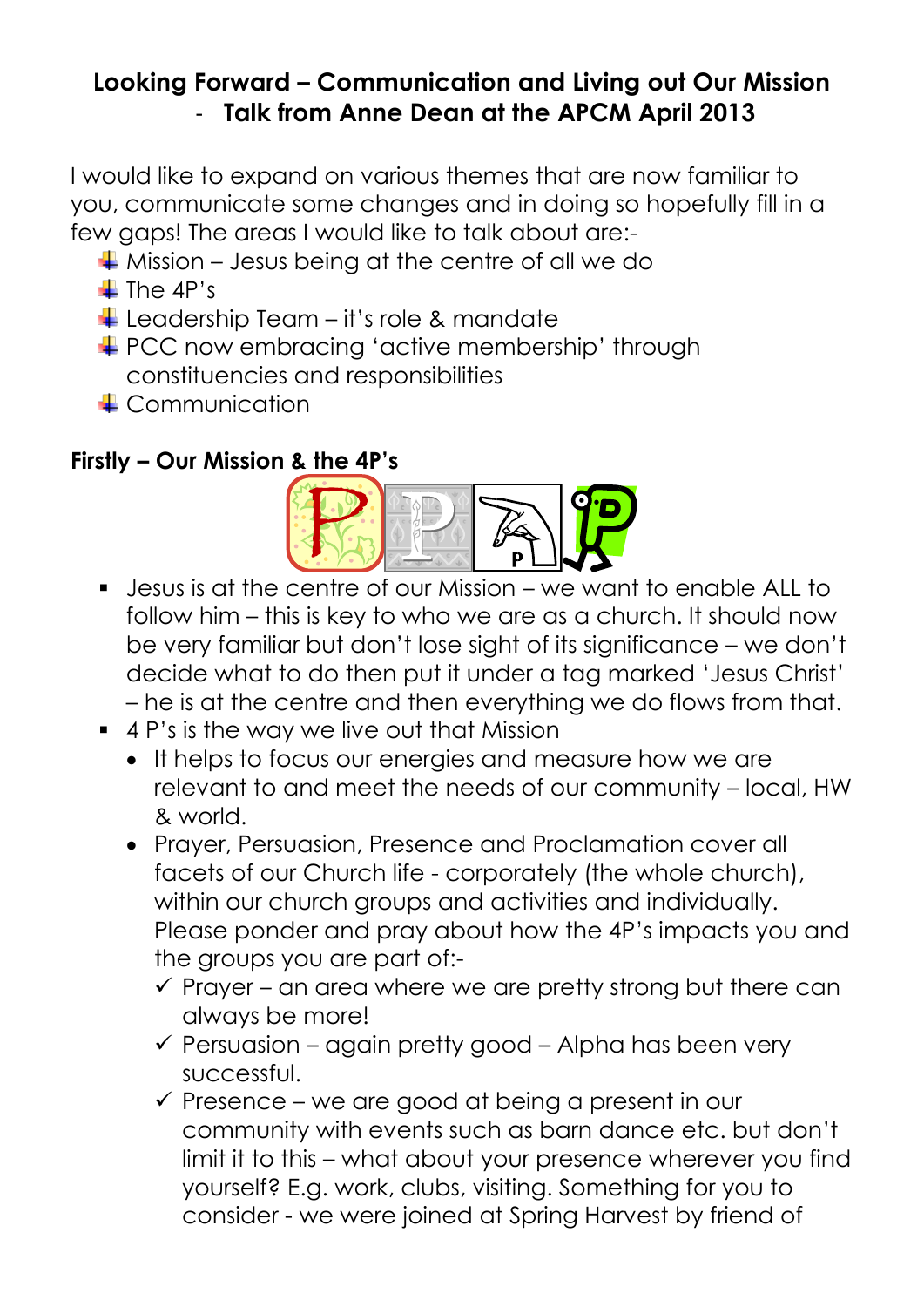Jacky and Tony Sackville's – Rachel who said something very insightful – 'we may be the only bible someone reads'. This stuck with me - do our lives – our words and actions reflect our faith – do we live it out wherever we are 'present'. This links to persuasion as well – does our life/lifestyle 'persuade' people that our faith is something worth pursuing?

- $\checkmark$  Proclamation do we make clear in whose name we 'DO'? If not then it might as well be the Hughenden Gardening Club – we are called to be distinctive and it is in Jesus name we act – our works follow our faith – James makes that clear - so a challenge – can we incorporate more 'proclamation' in all we do? We are working on doing so for the big events – Barn Dance/Burns Night/Auction /Church House Teas but what about everything else – it can be subtle but in all we do, corporately, in groups and as individuals is there a clear message about what we stand for and in whose name we act?
- Tools are there to help you :
	- $\checkmark$  Prayer Workshops another one at Cuddesdon details to be publicised
	- $\checkmark$  Ashburnham Simon's letter in December Outlook talked about the Elevator Speech – a brief one minute pitch about what you believe, what your faith means to you and the difference it makes in your life. It is well worth thinking about this and jotting something down so you have it ready should you ever be asked –you'll only get one opportunity! To help everyone we'll be running a competition in the June Outlook – there will be prizes! The best ones will be put on the website so get your thinking caps on! *(see below: Eds)*
	- $\checkmark$  Housegroups
	- $\checkmark$  Morning Prayer/Prayer Hour
- The Mission Statement and the 4P's are reviewed regularly by the PCC & Leadership Team

## **Secondly - Leadership**

■ Now Leadership has a mandate from PCC –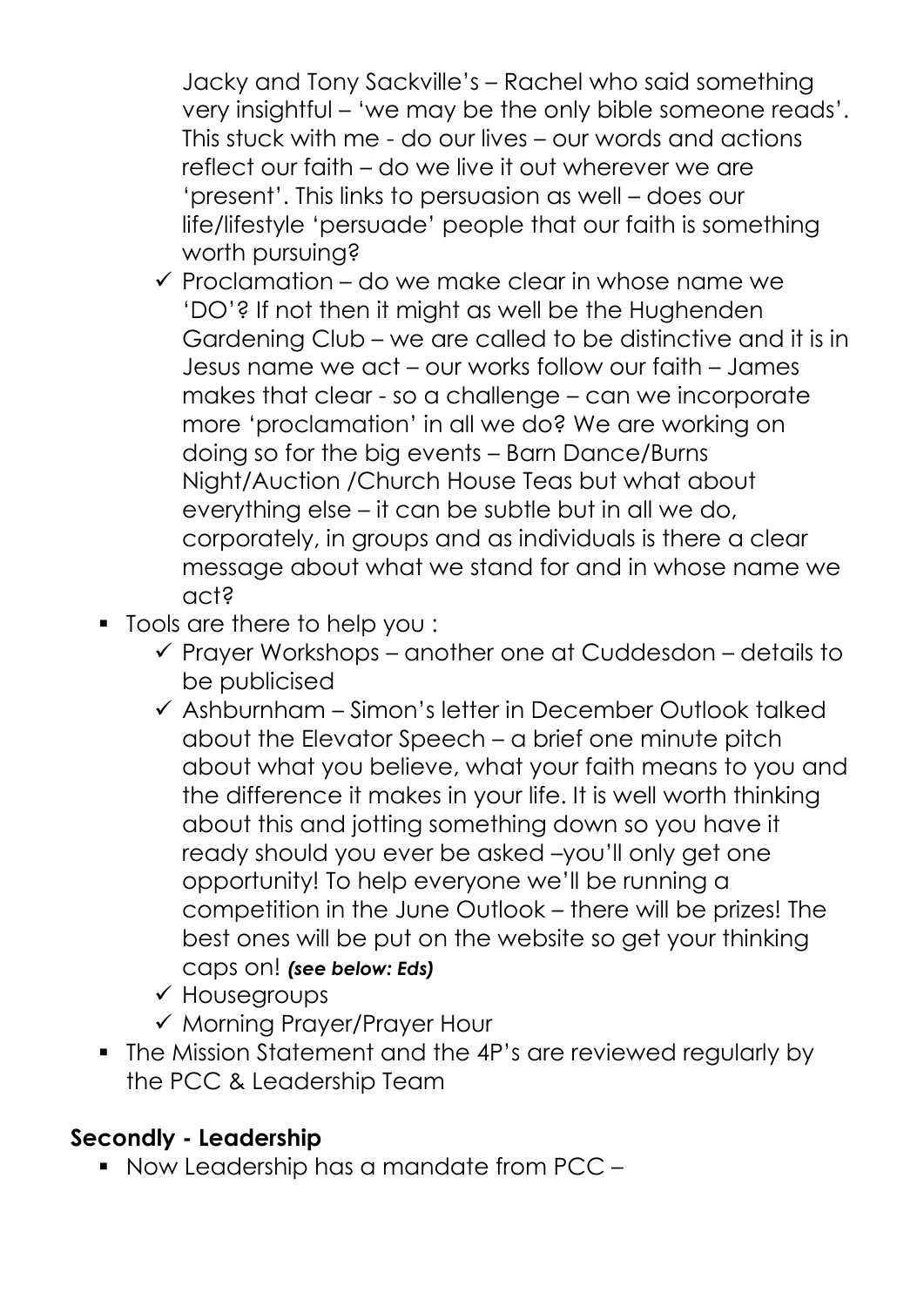"The PCC delegates to the Leadership Team the responsibility for defining the vision and setting the Objectives for the Church. The Task Groups will present their proposals to the Leadership Team to discuss and seek approval. The Leadership Team will report back to the PCC."

- It discusses the 'what and how' of our Mission and the 4P's and makes recommendations to the PCC. It then keeps the 'what and how' under review.
- **If Its aim is to discern God's Will for this Church** 
	- $\checkmark$  does this with a lot of prayer, discussion and disagreement at times!
	- $\checkmark$  It is NOT about imposing strategies and plans or making arbitrary decisions.
	- $\checkmark$  It is hoped we come to a place that reflects God's will for us in this place and helps progress our aim to enable all to follow Jesus Christ.

# **Thirdly – PCC**

- Are your representatives who deal with day to day business, hear back from Treasurer/S&F/Task Groups and make decisions
- As indicated in my article in April Outlook we now have 'active membership'. All members are responsible for some aspect of church life and act as a contact point/conduit for free flow of information between PCC and groups and activities. Would really encourage you to use this – if info comes back to PCC then it will be available to the whole church through the PCC minutes – the more we know about what we are all doing the more we knit together as a community – so let us know about the triumphs as well as the problems.
- Will be changes to the responsibilities as now have some new members – a new list will be published later in May

## **Fourthly – Communication**

- Now have a Communications Working Group with Coordinator Jane Tyrer
- As mentioned there is now a process for PCC/Leadership/Congregations to communicate formally
- Website has been given an overhaul, information has been updated and it is worth a look. Ben Brice has been instrumental in that change and been very open to all we've wanted to do. Please look at it regularly and make suggestions on additional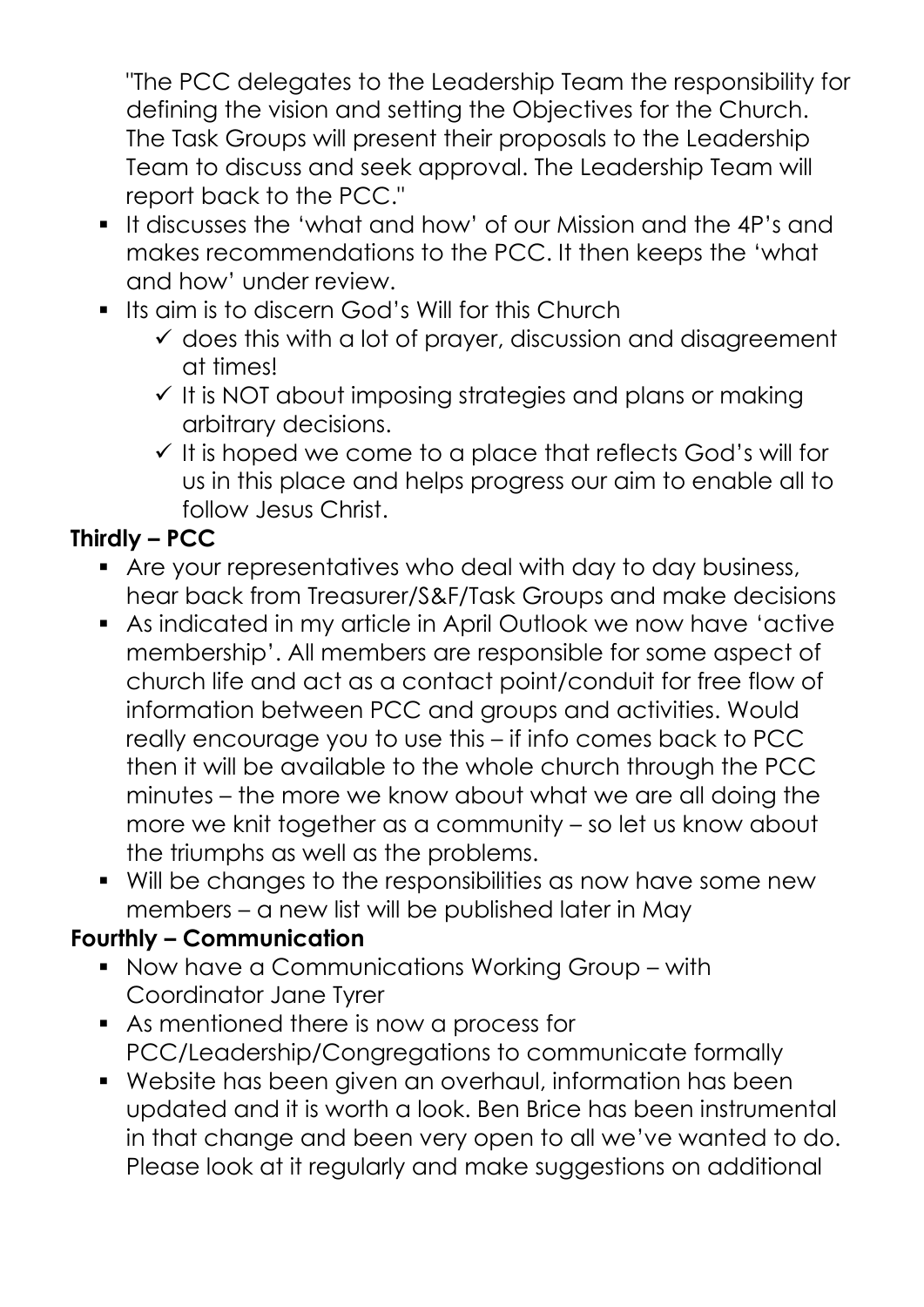information that could be included – any thoughts please let Jane Tyrer know.

- Jane and her team have whole list of work in progress. There will be visible signs – notice boards will gradually improve but there will also be lots of stuff going on in the background.
- We ask for your patience we acknowledge that communication has not always been good but it is now a priority. There is a need for transparency and accountability and we hope we are moving in the right direction. PCC and Leadership aren't always perfect but they are always motivated by a desire to serve.
- Our next main task is to work towards a central point for information which we all know is reliable and accurate – will be discussing this in Leadership and PCC.

So in summary, there are two main prongs to what will happen over the next year:

- Within the Church we will continue to build on improving communication, firmly embedding some of the new principles in our church structures. The website will continue to evolve and hopefully other changes will become apparent as the year progresses.
- We will continue to use the 4P's as a way of living out our Mission – we all have a responsibility on that – **both corporately and individually.** Our Mission is in effect the public face of who we are and what we stand for. The 4P's are a measure for ALL of us as to how we live out the Mission – how about conducting an audit of how you measure up against the 4P's? A challenge perhaps but by being honest about where our strengths and weaknesses are we will develop further in our faith and by doing so become a stronger community of Christ. I leave the challenge with you!

## **The Elevator Challenge.**

Can you summarise your faith? What it means to you? What you believe? Following a discussion during the Parish weekend at Ashburnham, (and see her address above)the Lay Chair of the PCC, Anne Dean, has challenged us to write what in business jargon is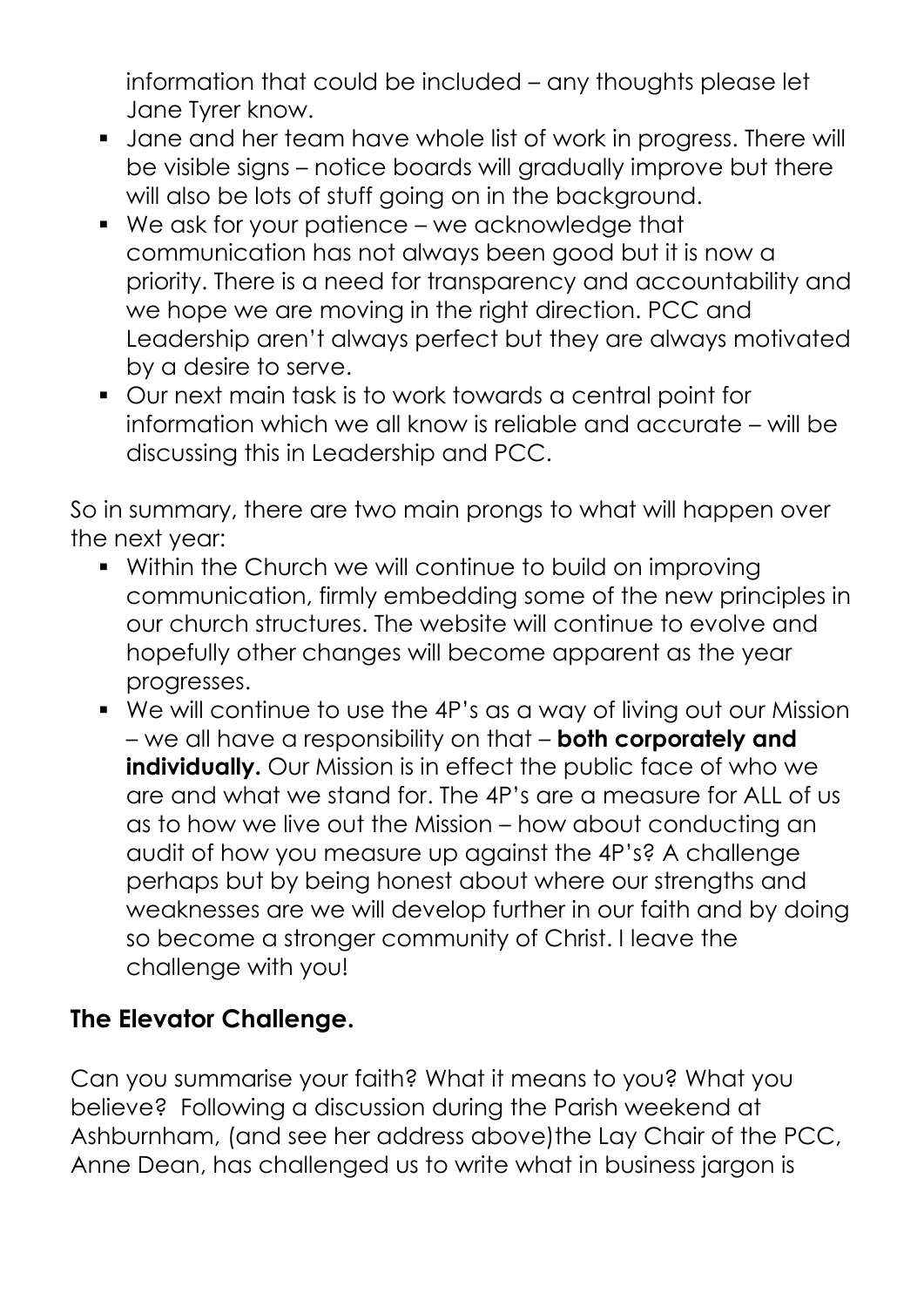called 'an elevator pitch'( i.e. a short piece that could be delivered in a few minutes -during a lift ride in a tallish building!).

But this would be a pitch with a difference: explaining what **you** believe, what **your** faith means to **you** and the difference it makes in **your life.**



Submissions, please, to the magazine email address. The most interesting will be published in the magazine, perhaps discussed more widely and may be put on the website. Prizes are offered!! (Submissions may be anonymous if desired)

# **24/7 Prayer for High Wycombe**

**Thursday, 13th June**, is our prayer day this month and it will run from 8.00 am to Friday 8.00 am. For those who like to come down to the Prayer Room, this will be set up in the North Room and all the usual facilities will be readily available. You will find the sign-up sheet and Prayer Points on the table at the back of the Church.



It was encouraging to see a few new names on the sign-up sheet for May and I thought it would help to mention one or two housekeeping rules. The North Room has to be approached from its outside door and not through the church. There may be Services going on in the Church from time to time so that route would not be available to us in the Prayer Room. Notices are placed as strategically as possible outside to help you find your way. If you are new to the Prayer Room, a contact number would be appreciated, just in case something unforeseen comes up and you have to be notified. And last, but by no means least, a safety rule: if the Prayer Room is empty when you leave, please extinguish the candle. There are so many ministries taking place in Wycombe involving committed volunteers and they all need our prayers. In July Lighthouse will be busy on three sites in Wycombe giving children aged 4 to 11 a fun week to start the summer holidays. If you want to see how they do that, watch their promotional video on YouTube. Street Angels spend Friday evenings and early Saturday mornings engaging with young people on the streets of Wycombe and offering assistance where necessary and the Healing on the Street Team can be seen in Wycombe on Saturdays offering healing prayer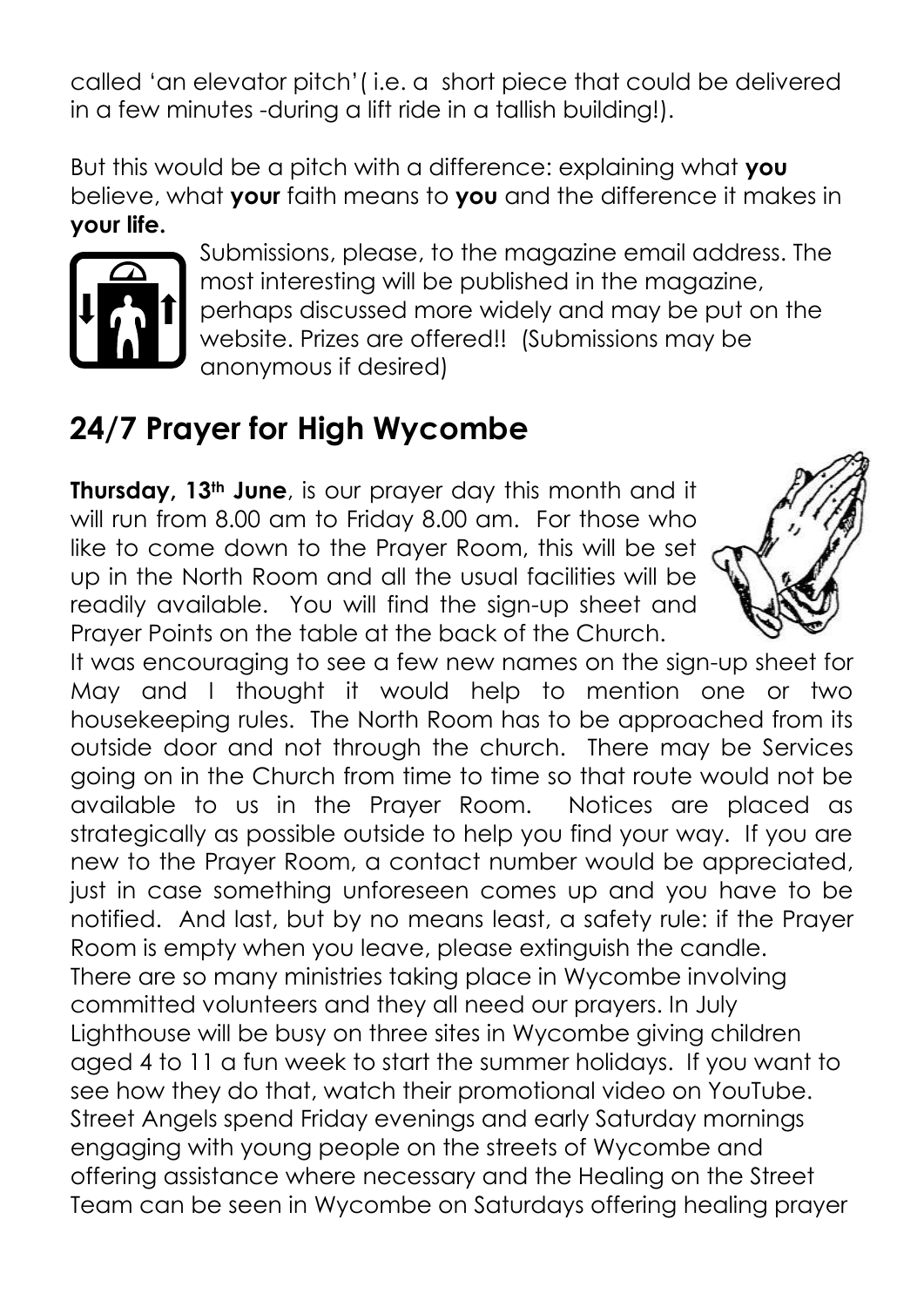to members of the public. Think prayerfully about committing to an hour, or part of an hour if that's what you can manage, in prayer, for these ministries and volunteers.

Any further information you may require is available from Simon (563439), Jacky (07921 258822) or Yvonne (563960).

# **Yvonne Cook**

# **Organic Lawnmowers in the Churchyard: the end of a line?**

*(The following article was first published in the* Outlook *in September 2006 but we thought it worth another 'airing'. The front cover photograph depicts the current 'lawnmowers' after a spirited chase around the churchyard trying to capture their 'best side' Eds.)*

Jacob sheep have been used as 'organic lawnmowers' in a section of the churchyard at St. Michael and All Angels since 1982 and we took over their care in 1986. The first pair, donated by the Hansford family, was named Stanna and Donna after the two church-wardens of the day, Stan Cole and Donald Bedford. Since then more than 50 lambs have been born and given names based on biblical stories, church festivals or people associated with Hughenden, past and present.

Henry and Bella were named after Rev. Henry Blagdon, vicar at Hughenden during Disraeli's time and his wife Isabella. The Blagdons played a prominent part in the upkeep of the church. Isabella embroidered beautiful alter frontals incorporating hair from her daughters, Theresa and Hilda; two of the lambs were named in their honour too. Isabella's father, James Seawright, paid for most of the restoration of the Church and he is commemorated on a brass plaque and the pulpit in the Church.

During the early years our young family enjoyed helping, particularly at lambing time, although this did result in one daughter refusing to eat lamb and another becoming a vegetarian! Apart from shearing, we are responsible for doing everything so, before 'getting stuck in', we embarked on a weekend lambing course. In the early days the land the sheep grazed was twice the current area and we were able to have lambs every year. This was made particularly easy as Jill Kent, a local farmer's wife, had a Jacob ram and very kindly allowed us to put the church sheep with hers. When grazing ran out at the churchyard members of the congregation, Meg and David Freeman welcomed the sheep to 'holiday' on their land with their ponies Rosie and Midnight.

We tended to lamb in April when the weather was warmer, as our lambing facilities comprised a pen made of straw bales tucked under the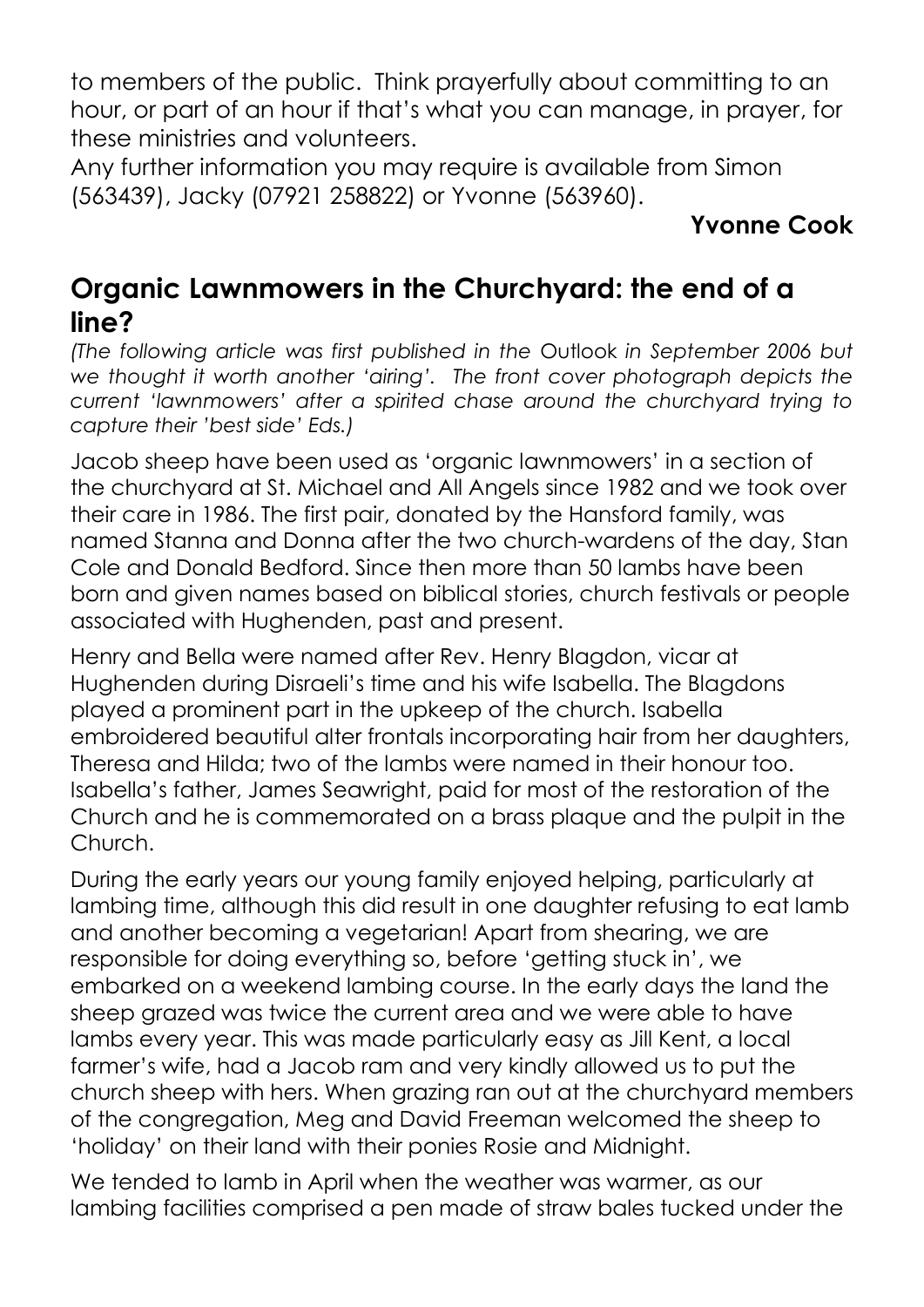canopy of a large conifer which was fenced to prevent foxes stealing the newborn lambs. Gestation is 147 days and once the due date was upon us we visited the churchyard every couple of hours for any sign of labour. We never tired of seeing the miracle of birth or the special bond between a ewe and her lambs.

When they were old enough some of the lambs were sold on; they went to small-holdings, a vineyard and a local youth farming project. The wethers (castrated rams – yes we do that too!) went to a churchyard in Ivinghoe. By selling on the lambs we were self sufficient, money raised

paying for winter feed, the shearer and the occasional vet's bill.

All the sheep had/have their own unique characters which were often reflected in their facial features; we could easily tell them apart. Bella had soft symmetrical markings which suited her shy gentle nature. Sarah, later known affectionately as Grandma Sarah, had two brown spots at the corners of her mouth which made her look like a smiling clown. This suited her



sunny disposition; even in old age she gambolled like a lamb. Perhaps this contributed to her long life as she reached the age of 13 years and 9 months. Millie has inherited her Aunt Martha's looks and temperament whilst Annie takes after their mother, Mary.

A few years ago some residents and members of the congregation used to enjoy home spinning and knitting the wool from the church sheep which naturally knits into random stripes. For his fortieth birthday my husband Philip was presented with a bobble hat knitted with Grandma Sarah's wool; decorated with his birthday badges the hat takes pride of place on the bedpost.

We have many happy memories but some of our favourites involve Mary and Martha who were bottle fed in our back garden when their mother, Rachael had severe mastitis. It was sad to part them from their mother but it was the only way of ensuring survival of all three. Wellington, our Golden Retriever became 'surrogate mother' and the redundant playpen placed in the garage became their sleeping quarters. I collected huge containers of untreated milk from the dairy and all the children plus many of the villagers enjoyed bottle feeding on our back step. In between chasing the cat and eating the washing on the line, Mary and Martha became local celebrities; they visited the playgroup, the village school, the day centre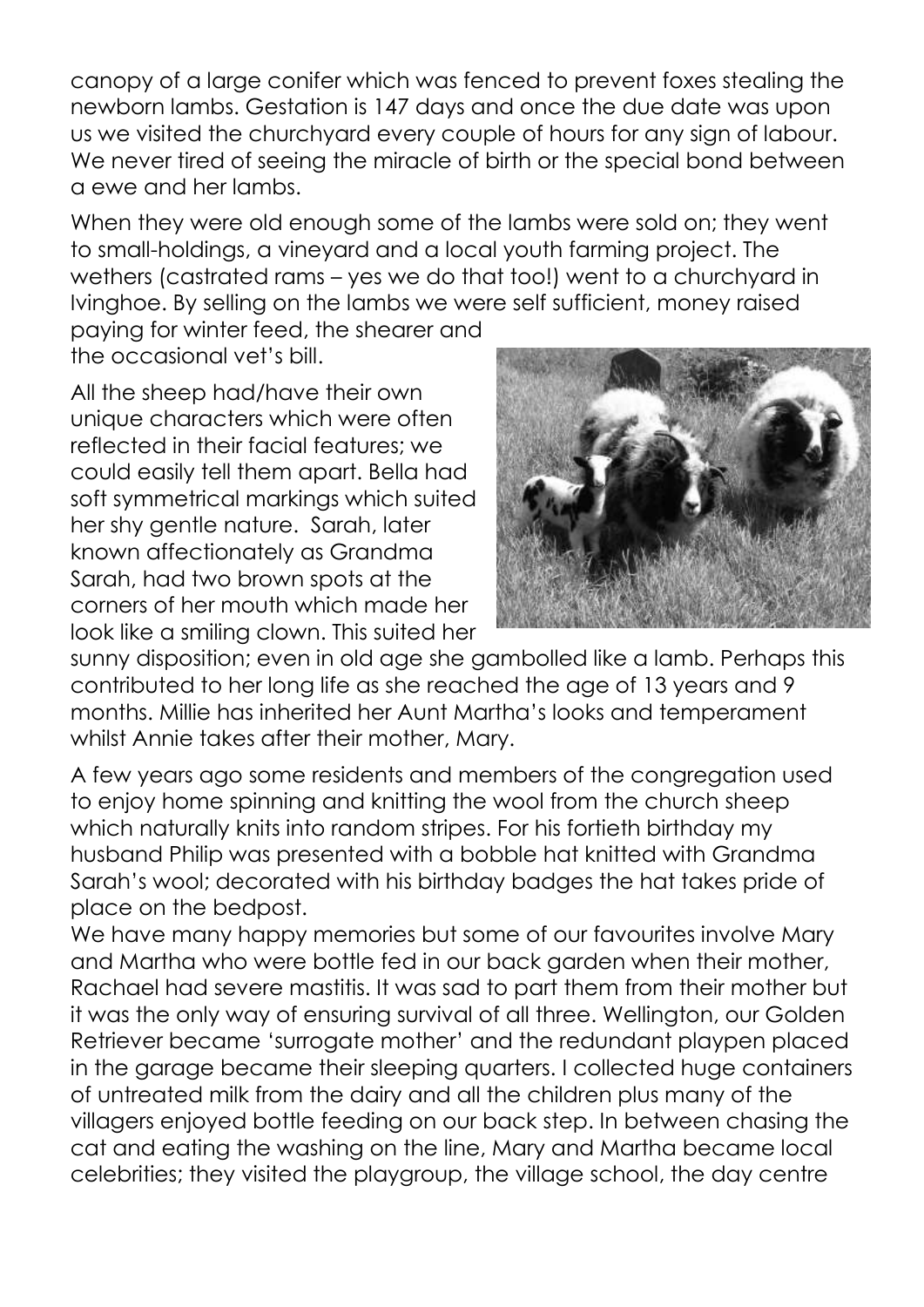for the mentally handicapped and Tiny Tots' church. They became very friendly and unfazed by anything or anybody.

The day came to take Mary and Martha back to the churchyard where they quickly re established themselves. Soon it was time for the shearer to pay his annual visit. He rounded up the adult sheep with his sheepdog and left the youngsters outside the pen with the sheepdog resting under a tree. It didn't take Mary and Martha long to notice something resembling their 'surrogate mother'. They went to investigate and before too long were chasing the sheepdog around the churchyard – we will never forget the puzzled look on the face of the sheepdog as it tried to dodge our juvenile delinquents!

More recently with less land, difficulty in finding a ram and more and more 'red tape' restrictions, we tended to lamb only when we needed to restock. We have just two resident sheep now born in 2000, Millie named in honour of the Millennium and her twin, Annie were born to Mary, one of our bottle feds. In 2005 Millie produced a ram lamb who joined his 'uncles' at Ivinghoe. We also sadly discovered that Annie is barren and so this will be the end of the 'sheep family tree' as it is not viable to tup (put to the ram) one sheep in the hope of her producing some ewe lambs.

#### **Dory Morgan**

*(Photo in the text shows Millie, with Mark her lamb, and Annie in May 2005: Eds)*



# **Norman Pulley**

With the death of Norman in the early hours of 8<sup>th</sup> May our Church has lost on earth a loyal supporter – and so have I!

Norman was a churchwarden from 1993-1997. In Outlook of May 1993 the vicar (John Eastgate) wrote, "Welcome to our new churchwarden, Norman Pulley", "new" in the sense of being new to that office, but by no means new to the Church. Norman has been a faithful and regular member of Hughenden Church for many years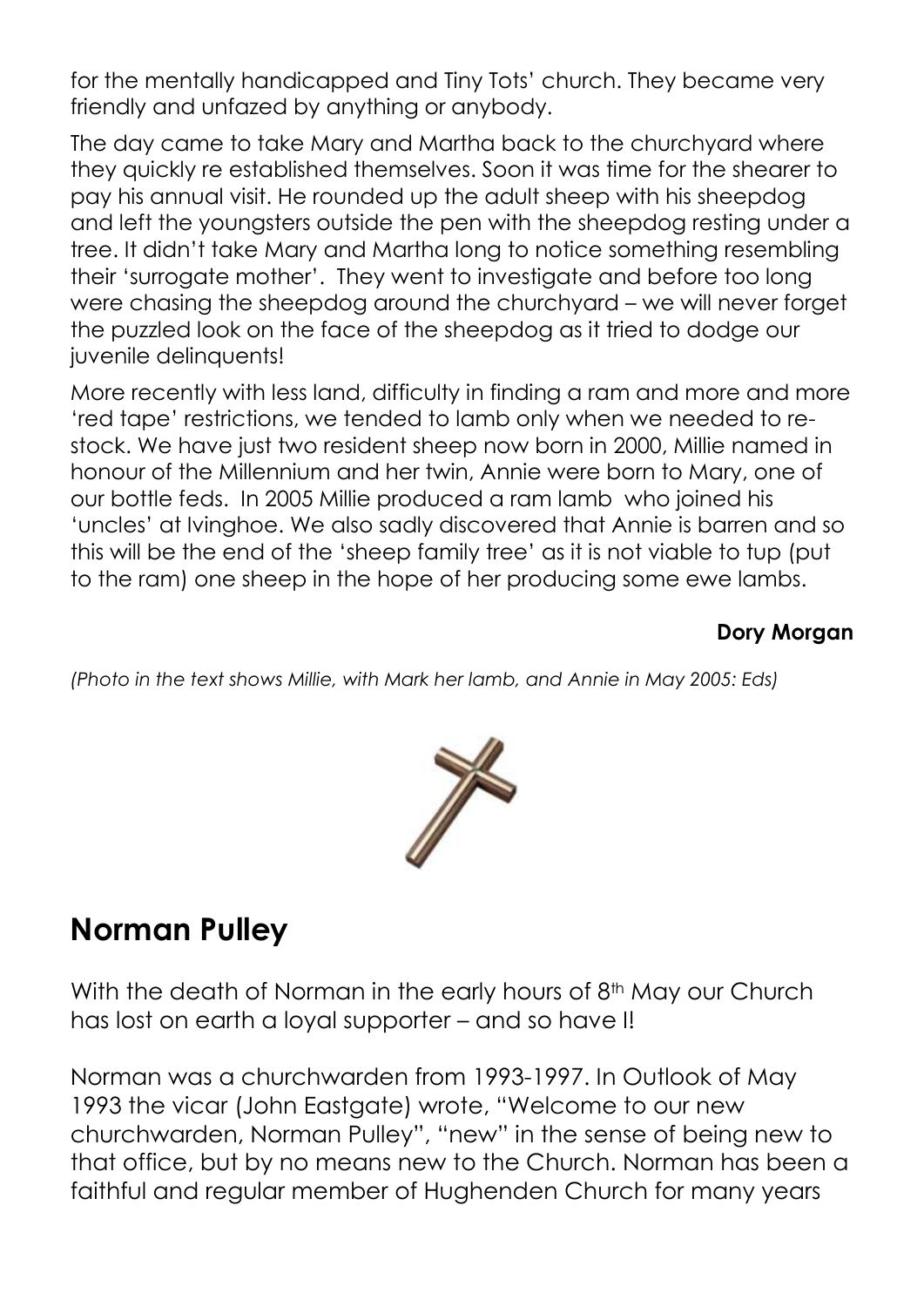and, together with Rita, his wife, has always taken an active part in church life.

More recently Norman headed up the printing team for "Outlook" for a considerable time and in the past had been assistant treasurer for the PCC.

Norman was a keen member of my house group and always had something pertinent to say, showing deep thought and simple expression. He always spoke briefly and "straight" giving good advice.

Norman knew he was dying. He was very appreciative of the ministry to him of Simon and Helen. He was at peace with God and ready to depart this life. Simon had given him Holy Communion on 3rd May which was his 81<sup>st</sup> Birthday. Now he has a new Birthday in Paradise!

Our prayers and sympathy go to Rita who has cared for Norman with devotion and to the rest of the family and friends. There will be a memorial service in church – later in June.

#### **Kathleen Moxham**

#### **Canon John Eastgate**.

We who remember Canon John Eastgate's ministry here hold him in our prayers as he is in hospital following a stroke.

#### **Kathleen Moxham**

#### **Sir William Norris Young**

May I add a further footnote to the previous articles on Sir William Norris Young.

In 2008 we went on a Black Sea Cruise, and after visiting Yalta in the Crimea our next stop was at Sebastopol. One of the optional excursions was to take a battlefield tour, which was just what I wanted. The first stop was at the site of the Battle of the Alma, and we stood on the Russian side where they had mounted a number of heavy guns - the Great Redoubt - a key point in their position. From previous reading I had worked out that the 23rd Regiment of Foot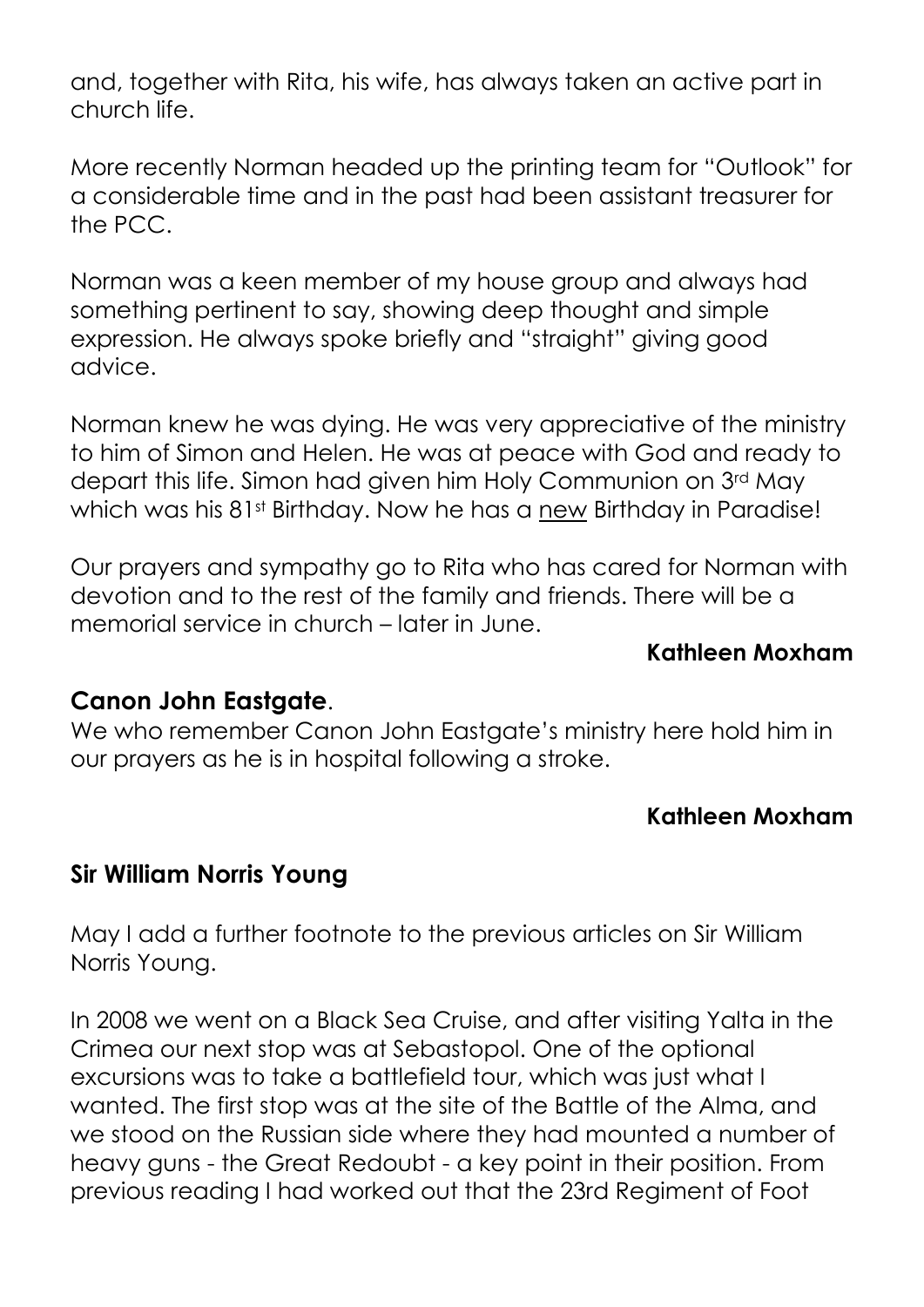were in the forefront of the British attack. They were blasted and beaten back with heavy losses. The Redoubt was taken by the second wave of the attack by the Scots Guards. After the battle the casualties were collected and buried. The first seven bodies were buried in a communal grave which was later covered by a large marble catafalque with an inscription on one side recording this and commending their souls to God. On the other side were the names of those buried there, starting with the Commanding Officer of the Regiment, followed by Sir William Norris Young, Bart. I had found his grave! I must admit that this was a very emotional moment for me as I felt really close to him, and as it was a Sunday and it was about the time of the Hughenden 9 o'clock service, it seemed appropriate to say a prayer in his memory.

Later we went on to the Battle of Inkerman site, and the view point overlooking the Charge of the Light Brigade disaster. At Balaclava I was unable to find the grave of Sir George.

A very moving and interesting day.

# **Darrell Hamley**

# **Acknowledgements**

May I thank all those who have contacted me about the Youngs and the Fallen in the two World Wars and since.

In relation to the Youngs, the article written by Nick Wheeler Robinson has proved very useful in providing some background details and correcting a date that I had mistyped. I have also been to Hughenden Manor and listened to a talk by Alan van der Pant, one of the guides there. He encourages his audiences to visit the Church and he has given me further background on how the Norris family sold Hughenden to Disraeli – the Youngs never owned the Manor House. He also pointed out where the Norris shield still survives, high up on a wall. I will incorporate all this into a second edition of the leaflet.

The booklet on the Fallen seems to have escaped corrections – so far!!

I am going to look into the history of some of the previous Incumbents now…

## **Christopher Tyrer**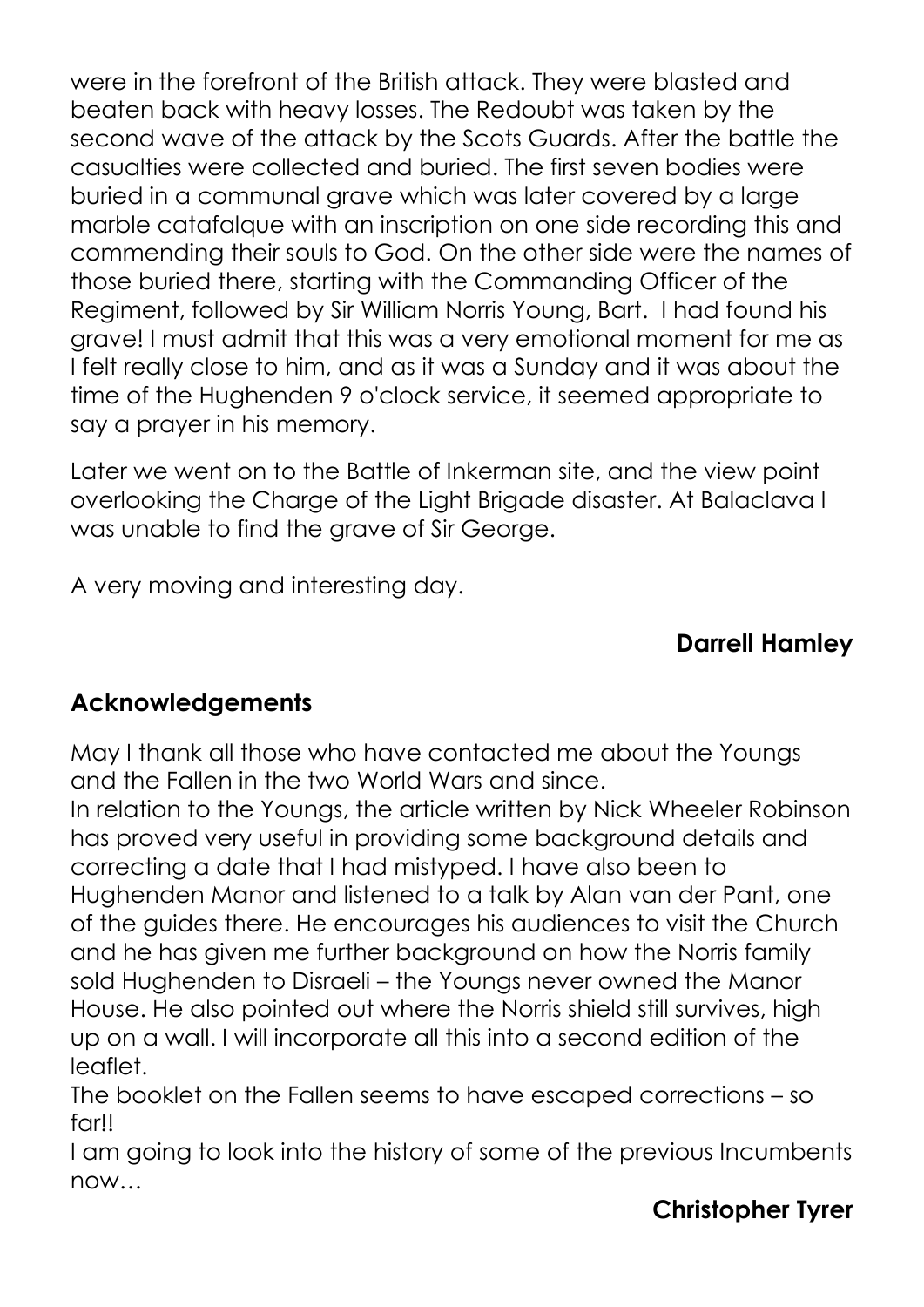# **Duty Roster June**

| 0800 Service                           | <b>Servers</b>                     | <b>Sidespersons</b>                                        |                                                             |                                       |
|----------------------------------------|------------------------------------|------------------------------------------------------------|-------------------------------------------------------------|---------------------------------------|
| First Sunday<br>2 June                 | <b>Andrew Cole</b>                 | Philip Hynard<br><b>Grantley Hoath</b>                     |                                                             |                                       |
| Second Sunday<br>9 June                | Lin Smit                           | <b>Judy Wilson</b><br><b>TBA</b>                           |                                                             |                                       |
| <b>Third Sunday</b><br>16 June         | <b>Judy Wilson</b>                 | Jean Godfrey<br><b>TBA</b>                                 |                                                             |                                       |
| Fourth Sunday<br>23 June               | Alan Jaycock                       | Denise Barrow<br>Jean Godfrey                              |                                                             |                                       |
| Fifth Sunday<br>30 June                | Judy Wilson                        | <b>Rosemary Petty</b><br>Meg Freeman                       |                                                             |                                       |
| 0900 Service                           |                                    | <b>Servers</b>                                             | <b>Sidespersons</b>                                         | <b>Intercessions</b>                  |
| First Sunday<br>2June                  | Alan Jaycock<br><b>Rex Harris</b>  | <b>Edie Sadler</b>                                         | Ann Moore<br>Keith Dean                                     | Arthur Johnson                        |
| Second Sunday<br>9 June                | N/A                                | N/A                                                        | Keith Dean<br>Eileen Dean                                   | N/A                                   |
| <b>Third Sunday</b><br>16 June         | Alan Jaycock<br><b>Andrew Cole</b> | <b>Edie Sadler</b>                                         | Christopher Tyrer                                           | Christopher<br>Tyrer                  |
| Fourth Sunday<br>23 June               | N/A                                | N/A                                                        | Louise Stallwood<br>Richard<br>Stallwood                    | N/A                                   |
| Fifth Sunday<br>30 June                | N/A                                | N/A                                                        | Keith Dean                                                  | N/A                                   |
|                                        |                                    |                                                            | Eileen Dean                                                 |                                       |
| 1045 Service<br>First Sunday<br>2 June | <b>Servers</b><br>N/A              | <b>Chalice</b><br>N/A                                      | <b>Sidespersons</b><br>Janes Family                         | <b>Intercessions</b><br>Sunday School |
| Second Sunday<br>9 June                | Lois Comley                        | Derek and Jean<br>Godfrey                                  | Anne and John<br>Smalley                                    | Anne Dean                             |
| <b>Third Sunday</b><br>16 June         | N/A                                | N/A                                                        | N/A                                                         | N/A                                   |
| Fourth Sunday<br>23 June               | N/A                                | Sue Devereux<br>Cath Cronk                                 | Heather and<br><b>Brian Morley</b><br>Tim and Angela<br>Aze | Ann Smalley                           |
| Fifth Sunday<br>30 June                | Lois Comley                        | Rita Pulley<br>Christopher Tyrer                           | Judy Biggs<br><b>Christine Powell</b>                       | <b>Yvonne Cook</b>                    |
|                                        | <b>Greeters</b>                    | <b>Prayer Team</b>                                         | <b>Computer</b>                                             |                                       |
| First Sunday                           | Ann Dean                           | N/A                                                        | <b>Richard Turner</b>                                       |                                       |
| 2 June                                 | <b>Clare Godfrey</b>               |                                                            |                                                             |                                       |
| Second Sunday<br>9 June                | Ann and Mike<br>Dean               | <b>Judith Camplisson</b><br>Karen Williams<br>Norma Clarke | <b>Richard Turner</b>                                       |                                       |
| Third Sunday<br>16 June                | N/A                                | N/A                                                        | <b>Richard Turner</b>                                       |                                       |
| Fourth Sunday<br>23 June               | Penny Austin<br>Christopher Tyrer  | Judith Camplisson<br>Karen Williams<br>Norma Clarke        | <b>Richard Turner</b>                                       |                                       |
| Fifth Sunday<br>30 June                | Derek Godfrey<br>Jean Godfrey      | Derek Godfrey<br>Jean Godfrey<br><b>Judith Camplisson</b>  | <b>Richard Turner</b>                                       |                                       |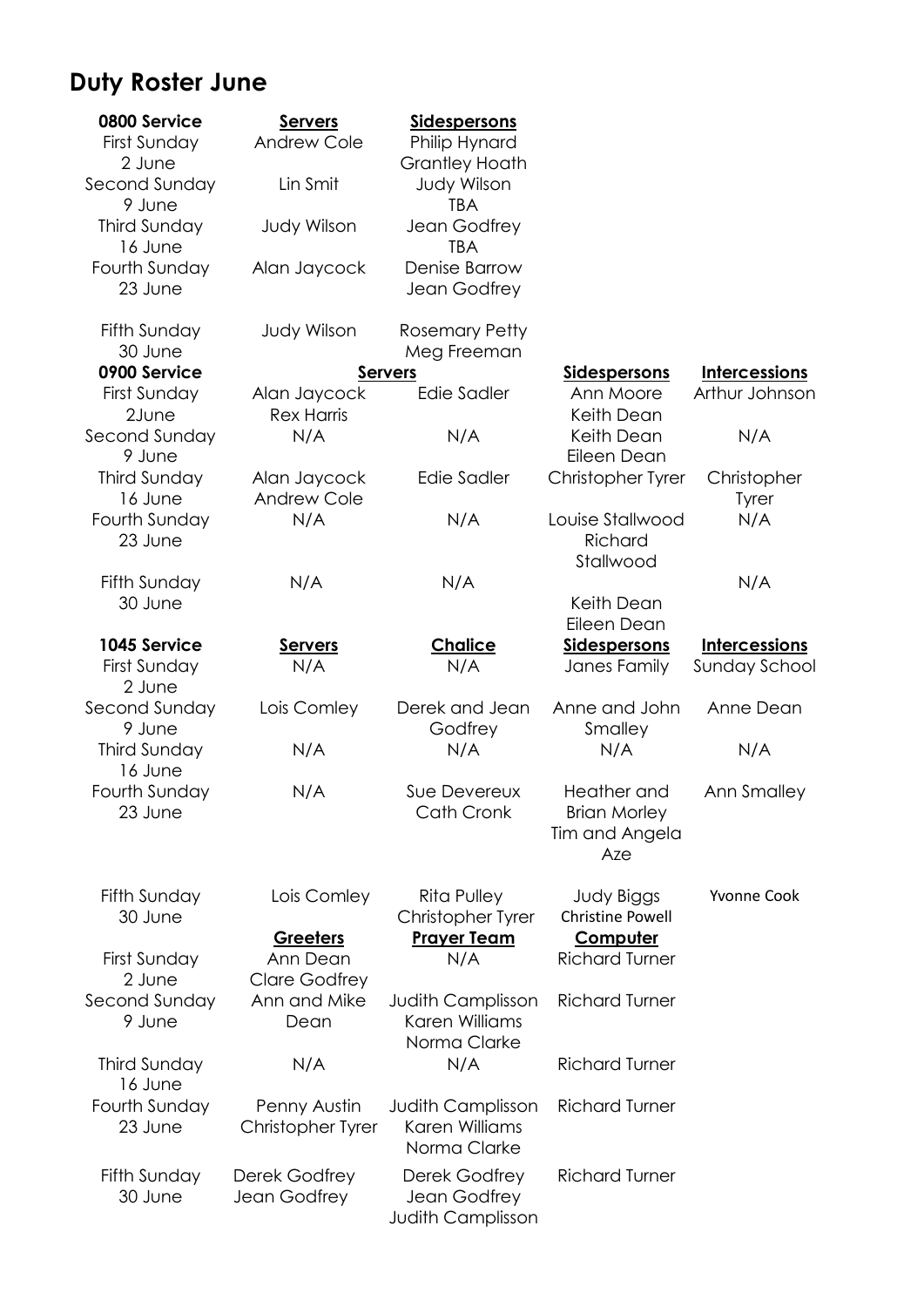# **The Lectionary – June**

| Date             | Lesson                            | Readers         |                    |           |
|------------------|-----------------------------------|-----------------|--------------------|-----------|
|                  |                                   | 8.00 am/6.00 pm | 9.00 am            | 10.45 am  |
| 2 <sub>nd</sub>  | 1st Sunday after Trinity          |                 |                    |           |
|                  | 1 Kings 8, 22 - 23 & 41 - 43      | J Holmes        | C or J Tyrer       |           |
|                  | Galatians 1, 1 - 12               | P Hynard        | J Palmer           |           |
|                  | Luke $7, 1 - 10$                  | Priest          | Priest             | M Dean    |
|                  | Evensong: Psalm 39                |                 |                    |           |
|                  | Genesis $4, 1 - 16$               | L Smit          |                    |           |
|                  | Mark 3, 7 - 19                    | S Brice         |                    |           |
| 9 <sup>th</sup>  | 2nd Sunday after Trinity          |                 |                    |           |
|                  | 1 Kings 17, 17 - end              | J Wilson        | H or D Lowe        | D Godfrey |
|                  | Galatians 1, 11 - end             | C Carter        | A Moore (Check     | J Godfrey |
|                  | Luke $7, 11 - 17$                 | Priest          | which lesson)      | Priest    |
|                  | Psalm at 9 am: 30                 |                 |                    |           |
|                  | Evensong: Psalm 44                |                 |                    |           |
|                  | Genesis 8, 15 - 9, 17             | A Johnson       |                    |           |
|                  | Mark 4, 1 - 20                    | <b>B</b> Brice  |                    |           |
| 16th             | 3rd Sunday after Trinity          |                 |                    |           |
|                  | 2 Samuel 11, 26 - 12, 10          | J Dauncey       | D Hamley           | Informal  |
|                  | Galatians 2, 15 - end             | J Kendell       | K Moxham           |           |
|                  | Luke $7, 36 - 8, 3$               | Priest          | Priest             |           |
|                  | Evensong: Psalms 52 & 53          |                 |                    |           |
|                  | Genesis 13                        | L Smit          |                    |           |
|                  | Mark 4, 21 – end                  | M Morgan        |                    |           |
| 23rd             | 4th Sunday after Trinity          |                 |                    |           |
|                  | Isaiah 65, 1 - 9                  | A Jaycock       | E Sadler           | F Hawkins |
|                  | Galatians 3, 23 – end             | J Godfrey       | L Stallwood (Check | D Hawkins |
|                  | Luke $8, 26 - 39$                 | Priest          | Which lesson)      | Priest    |
|                  | Psalm at 9 am: 22, 19 - end       |                 |                    |           |
|                  | Evensong (1st of St John Baptist) | Psalm 71        |                    |           |
|                  | Judges 13, 2 - 7 & 24 - end       | A Johnson       |                    |           |
|                  | Luke 1, 5 - 25                    | <b>B</b> Brice  |                    |           |
| 30 <sup>th</sup> | 5th Sunday after Trinity          |                 |                    |           |
|                  | 1 Kings 19, 5 - 16 & 19 - end     | A Johnson       | L Smit             | C Tyrer   |
|                  | Galatians 5, 1 & 13 - 25          | A Stacey        | H Farrar-Hockley   | R Smith   |
|                  | Luke $9, 51 - end$                | Priest          | (Chk which lesson) | Priest    |
|                  | Psalm at 9 am: 16                 |                 |                    |           |
|                  | Evensong: Psalms 59 & 60          |                 |                    |           |
|                  | Genesis 27, 1 - 40                | S Brice         |                    |           |
|                  | Mark $6, 1 - 6$                   | E Bailey        |                    |           |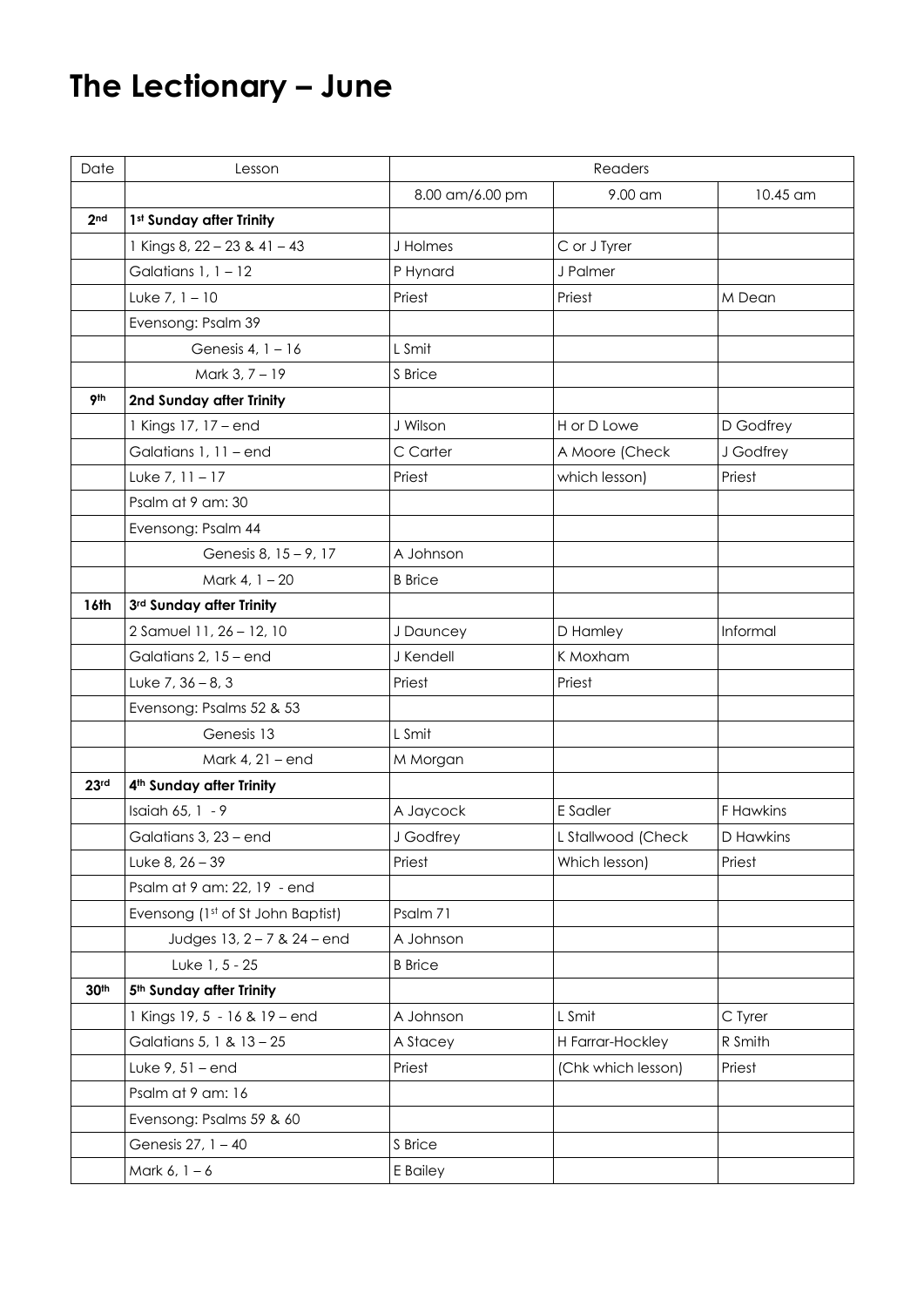# **CALENDAR FOR JUNE 2013**

**Morning prayer** is said in Church at 7.45 am on Tuesdays and Thursdays, and 7.30 am on Mondays, Wednesdays, Fridays and Saturdays. **Bellringing practice** is Tuesday evening at 7.30 pm in the Belltower. Why not come and learn to ring? You'll be very welcome. Speak to David Cornwall. **Choir practice** is Wednesday evening at 7.45 pm. If you can read music you will be most welcome: speak to Neil Brice. **Art Group** meets in Church House at 1.45 pm on Tuesdays. Contact Bob Stone for more information.

| Sat<br>Sun | 1<br>$\overline{2}$ |                      | 1.00 pm Wedding: Hannah Capell and Ross Hughes<br><b>First Sunday after Trinity</b>       |
|------------|---------------------|----------------------|-------------------------------------------------------------------------------------------|
|            |                     | 8.00 am              | Holy Communion (Book of Common Prayer)                                                    |
|            |                     | 9.00 am<br>10.45     | <b>Sung Communion</b>                                                                     |
|            |                     | am                   | All Age Family Service                                                                    |
|            |                     | $2.15 \,\mathrm{pm}$ | Church House Teas. Co-ordinator: Simon Cronk                                              |
|            |                     | $6.00 \text{ pm}$    | Evensong (Book of Common Prayer) (no sermon)                                              |
|            |                     | 7.00 pm              | Prayer Hour: Church                                                                       |
|            |                     |                      | Mothers' Union: Church House. Jacky Sackville 'Street                                     |
| Tue        | 4                   | 8.00 pm              | Angels'                                                                                   |
| Thu        | 6                   | 8.00 pm              | Parochial Church Council: Church House                                                    |
| Sat        | 8                   | 8.00 am              | Prayer Breakfast: Church House                                                            |
|            |                     | $1.00 \text{ pm}$    | Wedding: Jacqueline Fisher-Starzynski and Adam Slocombe                                   |
| Sun        | 9                   |                      | <b>Second Sunday after Trinity</b>                                                        |
|            |                     | 8.00 am              | Said Communion                                                                            |
|            |                     | 9.00 am              | Matins (Book of Common Prayer)                                                            |
|            |                     | 10.45                |                                                                                           |
|            |                     | am                   | Family Communion with JC Club                                                             |
|            |                     | $2.15 \,\mathrm{pm}$ | Church House Teas. Co-ordinators: Kay Kennedy                                             |
|            |                     | $6.00 \text{ pm}$    | Evensong (Book of Common Prayer) (no sermon)                                              |
|            |                     | 7.00 pm              | Prayer Hour: Church                                                                       |
| Tue        | 11                  |                      | <b>Barnabas the Apostle</b>                                                               |
|            |                     | 10.00                |                                                                                           |
|            |                     | am                   | Holy Communion: Church (30 mins)                                                          |
| Thu        | 13                  | 8.00 am              | 24 hours of prayer for High Wycombe: North Room                                           |
|            |                     |                      | Memorial Service for Norman Pulley, followed by tea and                                   |
|            |                     | $2.00 \text{ pm}$    | cake in Church House                                                                      |
| Fri        | 4                   | 10.00                |                                                                                           |
| Sat        | 15                  | am<br>12 noon        | Mothers' Union Wave of Prayer: Church<br>Wedding: Marianne Bailey-Green and Glen Lawrence |
| Sun        | 16                  |                      | <b>Third Sunday after Trinity</b>                                                         |
|            |                     | 8.00 am              | Holy Communion (said)                                                                     |
|            |                     | 9.00 am              | <b>Sung Communion</b>                                                                     |
|            |                     | 10.45                |                                                                                           |
|            |                     | am                   | Informal Family Service with JC Club                                                      |
|            |                     |                      | Church House Teas. Co-ordinator: Sylvia Clark and Susan                                   |
|            |                     | $2.15 \,\mathrm{pm}$ | Devereux                                                                                  |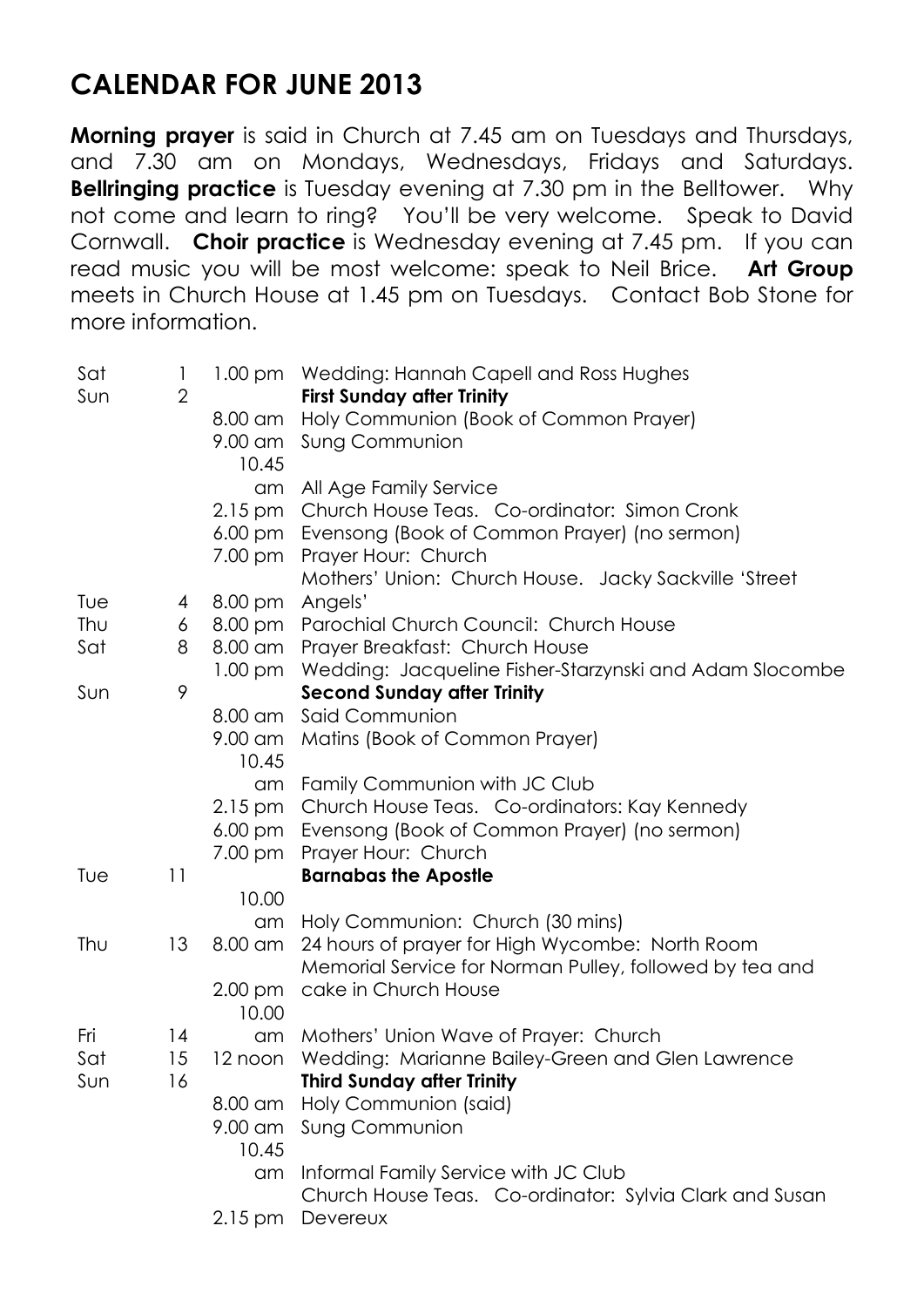|     |    | $6.00 \text{ pm}$<br>7.00 pm<br>10.30 | Evensong (Book of Common Prayer) (no sermon)<br><b>Prayer Hour</b> |
|-----|----|---------------------------------------|--------------------------------------------------------------------|
| Thu | 20 | am                                    | Tiny Tots' Service: Church                                         |
| Sat | 22 | 8.00 am                               | Mens' Breakfast: Church House                                      |
| Sun | 23 |                                       | <b>Fourth Sunday after Trinity</b>                                 |
|     |    | $8.00 \text{ cm}$                     | Holy Communion (said)                                              |
|     |    | 9.00 am                               | Matins (Book of Common Prayer)                                     |
|     |    |                                       | 10.45am Family Communion with JC Club                              |
|     |    | $2.15 \,\mathrm{pm}$                  | Church House Teas. Co-ordinator: Sarah Dodd                        |
|     |    | $6.00 \text{ pm}$                     | Evensong (Book of Common Prayer) (no sermon)                       |
|     |    | 7.00 pm                               | Prayer Hour                                                        |
| Mon | 24 |                                       | <b>Birth of John the Baptist</b>                                   |
|     |    | 10.00                                 |                                                                    |
|     |    | am                                    | Holy Communion: Church (30 mins)                                   |
| Sat | 29 |                                       | <b>Peter and Paul, Apostles</b>                                    |
|     |    | 9.00 am                               | <b>Holy Communion</b>                                              |
| Sun | 30 |                                       | <b>Fifth Sunday after Trinity</b>                                  |
|     |    | $8.00 \text{ cm}$                     | Holy Communion (said)                                              |
|     |    | $9.00 \text{ cm}$                     | Matins (Book of Common Prayer)                                     |
|     |    | 10.45                                 |                                                                    |
|     |    | am                                    | Family Communion with JC club                                      |
|     |    | $2.15 \,\mathrm{pm}$                  | Church House Teas. Co-ordinator: Anne Dean                         |
|     |    | $6.00 \text{ pm}$                     | Evensong (Book of Common Prayer) (no sermon)                       |
|     |    | 7.00 pm                               | Prayer Hour                                                        |

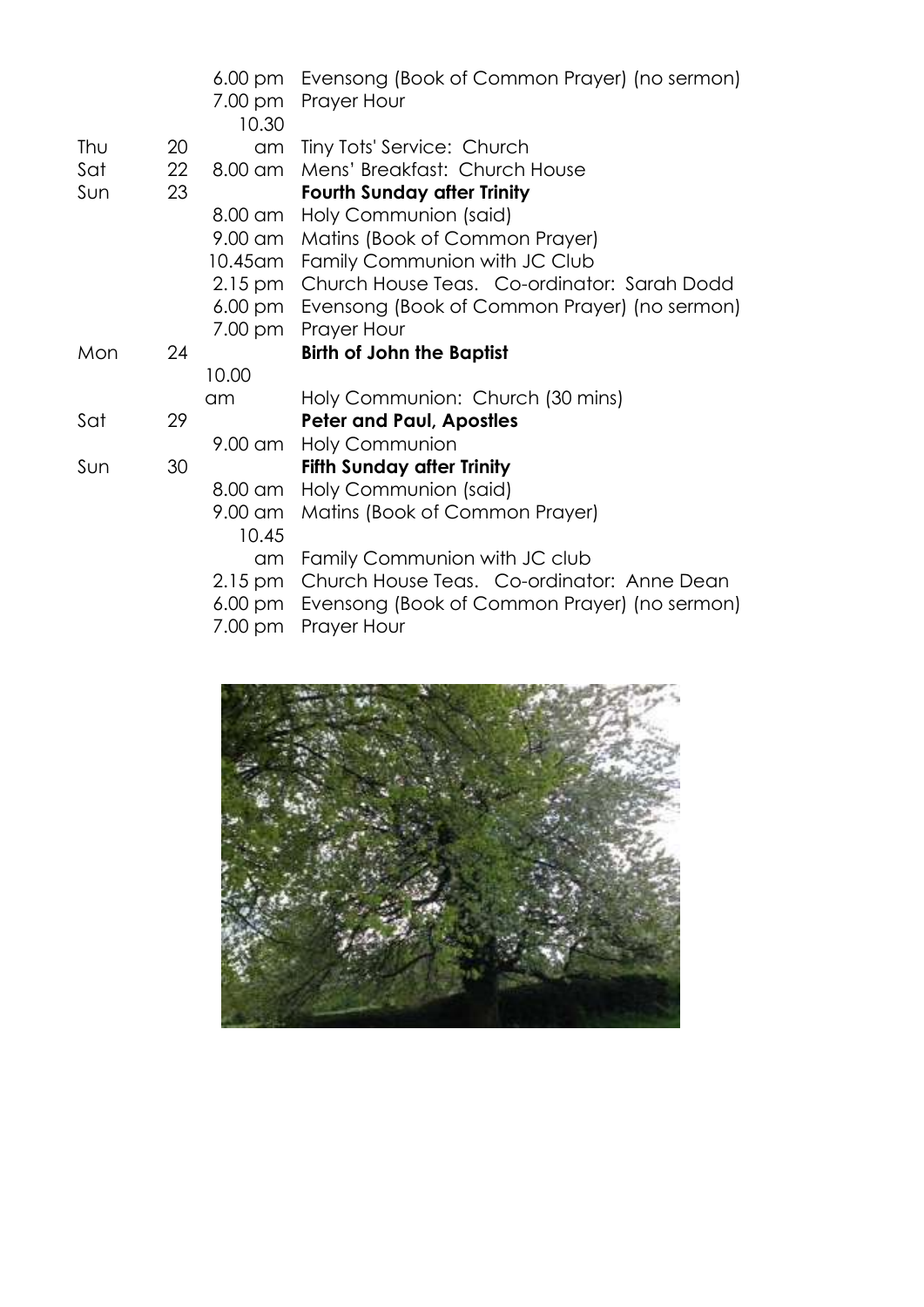# **Regular Meetings and Organisations**

#### **Friendship Morning**



This is a get together in Church House on the **3rd Thursday each month at 10.30 a.m.** It is primarily for those who are bereaved, who live on their own, and for those who are lonely. The emphasis is very much on companionship, and the atmosphere is light and cheerful. Please contact me if you think this is for you.

 **Judith Camplisson – 01494 565108**

#### **Toddlers @ St. Michael's**



Hughenden Toddlers @ St. Michael's meets every Thursday from 9.30 -11.30 am in Church House. Come for chat, play, craft and refreshments. Included, every third Thursday of the month, will be **the contract of the set of the set of the set of function of function**  $\mathbf{C}$  **time of function**  $\mathbf{C}$  **in**  $\mathbf{C}$ 

Church**.**

## **For further details contact Helen Peters (01494 716772)**

| House groups          | Weekdays              | See weekly notice<br>sheet for details |
|-----------------------|-----------------------|----------------------------------------|
| <b>CYFA (School</b>   | alternate Sunday      | <b>Contact Mike Dean</b>               |
| Years $10+$           | evenings in term time | (463376) for details                   |
| <b>D-CYFA (School</b> | alternate Sunday      | <b>Contact Mike Dean</b>               |
| Years $7-9$           | evenings in term time | as above                               |

# **July 2013 Issue of** *Outlook*

*Outlook* is published on the 28th of each month, except July and December. The Editor for the July/August edition is Sylvia Clark. Items for inclusion should reach the Editors by email at: [mag@hughendenparishchurch.org.uk](mailto:mag@hughendenparishchurch.org.uk).

# *Hand-written articles should be delivered, or posted, to Helen Byrne at 67 Friars Gardens, Hughenden Valley.*

*ALL contributions to be received by 15th June, please*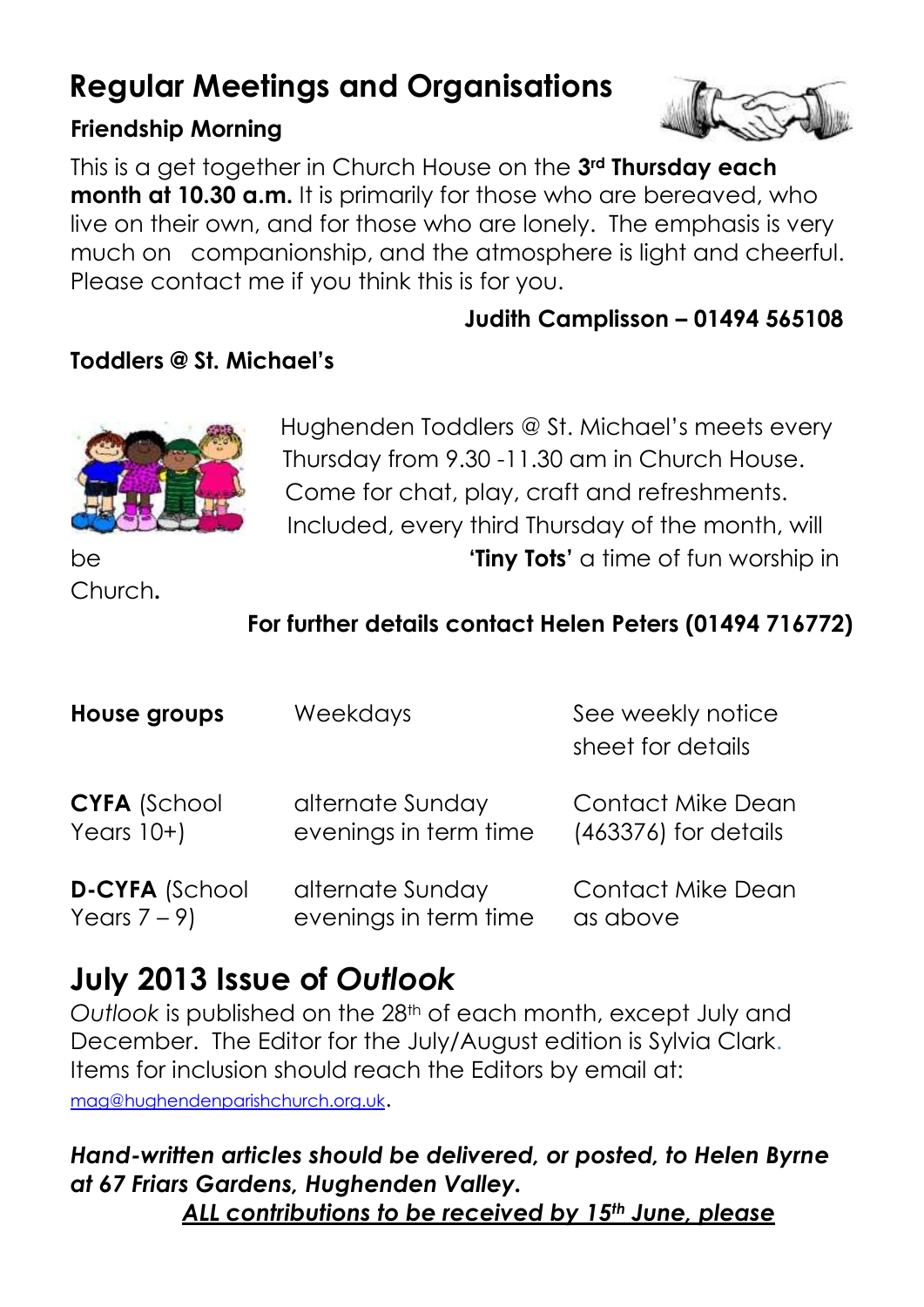|  |  |  | Who's Who at St Michael & All Angels |  |  |  |
|--|--|--|--------------------------------------|--|--|--|
|--|--|--|--------------------------------------|--|--|--|

| <b>VICAR AND AREA DEAN OF WYCOMBE</b>        | The Rev'd Simon Cronk        | 563439       |
|----------------------------------------------|------------------------------|--------------|
| <b>NON STIPENDIARY PRIEST</b>                | The Rev'd Fred Friend        | 563168       |
| <b>CURATE</b>                                | The Rev'd Helen Peters       | 716772       |
| <b>CHURCHWARDENS</b>                         | <b>Brian Clark</b>           | 562801       |
|                                              | Christopher Tyrer            | 01844 344650 |
| <b>PARISH CLERK &amp; VERGER</b>             | Arthur Johnson               | 521471       |
| PARISH ADMINISTRATOR                         | Lin Smit                     | 462094       |
| <b>CHURCH NOTICES/WEBSITE</b>                | <b>Ben Brice</b>             | 445899       |
| PCC LAY VICE CHAIRMAN                        | Anne Dean                    | 463376       |
| <b>PCC SECRETARY</b>                         | Penny Austin                 | 529596       |
| PCC ASSISTANT SECRETARY                      | Anne Dean                    | 463376       |
| <b>PCC TREASURER</b>                         | Ian Faulkner                 | 07795 823914 |
| <b>PCC ASSISTANT TREASURER</b>               | David Cornwall               | 714718       |
| PLANNED GIVING SECRETARY                     | David Cornwall               | 714718       |
| <b>TASK GROUP LEADERS:</b><br><b>WORSHIP</b> | The Rev'd Simon Cronk        | 563439       |
| <b>PASTORAL SUPPORT</b>                      | Anne Dean                    | 463376       |
| <b>YOUTH</b>                                 | Mike Dean                    | 463376       |
|                                              | Jane Tucker                  | 534989       |
|                                              | Norma Clarke (Administrator) | 563116       |
|                                              | Helen Byrne (Co-ordinator)   | 564342       |
| <b>MISSION</b>                               | Christopher Tyrer            | 01844 344650 |
| <b>OUTREACH &amp; SOCIAL</b>                 | <b>Frank Hawkins</b>         | 565050       |
| <b>ALPHA COURSE - ADMINISTRATOR</b>          | <b>Diane Hawkins</b>         | 565050       |
| <b>ELECTORAL ROLL OFFICER</b>                | David Cornwall               | 714718       |
| <b>DEANERY SYNOD REPRESENTATIVES</b>         | Arthur Johnson               | 521471       |
|                                              | Churchwardens                | See above    |
| <b>DIOCESAN SYNOD REPRESENTATIVES</b>        | The Rev'd Simon Cronk        | 563439       |
|                                              | Christopher Tyrer            | 01844 344650 |
| <b>ORGANIST AND CHOIRMASTER</b>              | <b>Neil Brice</b>            | 445899       |
| <b>WORSHIP LEADER</b>                        | <b>Tony Sackville</b>        | 446035       |
| AV AND SOUND SYSTEM                          | <b>Frank Hawkins</b>         | 565050       |
| <b>SERVERS</b>                               | Andrew Cole                  | 442191       |
| <b>MOTHERS' UNION PARISH LINK</b>            | Ann McCarthy                 | 712004       |
| <b>CAPTAIN OF BELLRINGERS</b>                | David Cornwall               | 714718       |
| <b>VALLEY WIVES</b>                          | <b>Jill Graves</b>           | 563813       |
| <b>CRECHE ROTA</b>                           | Jane Lomas                   | 563629       |
| <b>CHRISTIANS IN THE COMMUNITY</b>           | Norma Clarke                 | 563116       |
| <b>FRIENDSHIP MORNING</b>                    | Judith Camplisson            | 565108       |
| <b>CHURCH HOUSE TEAS ORGANISER</b>           | Julia Grant                  | 711939       |
| <b>CHURCH COFFEE ROTA</b>                    | Sylvia Clark                 | 562801       |
| <b>CHURCH FLOWERS</b>                        | Jean Godfrey                 | 522198       |
| <b>CHURCH BOOKSTALL</b>                      | <b>Elaine Morley</b>         | 562714       |
| <b>CHURCH HOUSE BOOKINGS</b>                 | Parish Administrator         | 462094       |
| HUGHENDEN VILLAGE HALL                       | <b>Christine Powell</b>      | 565942       |
| <b>NAPHILL VILLAGE HALL</b>                  | Norma Clark                  | 563116       |
| <b>OUTLOOK MAGAZINE EDITORS</b>              | Sylvia Clark                 | 562801       |
|                                              | Bob & Jane Tucker            | 534989       |
|                                              | Christopher & Jane Tyrer     | 01844 344650 |
| <b>MAGAZINE PRINTING</b>                     | Brian Clark & Team           | 562801       |
| <b>MAGAZINE DISTRIBUTION</b>                 | Hilary Farrar-Hockley        | 528236       |